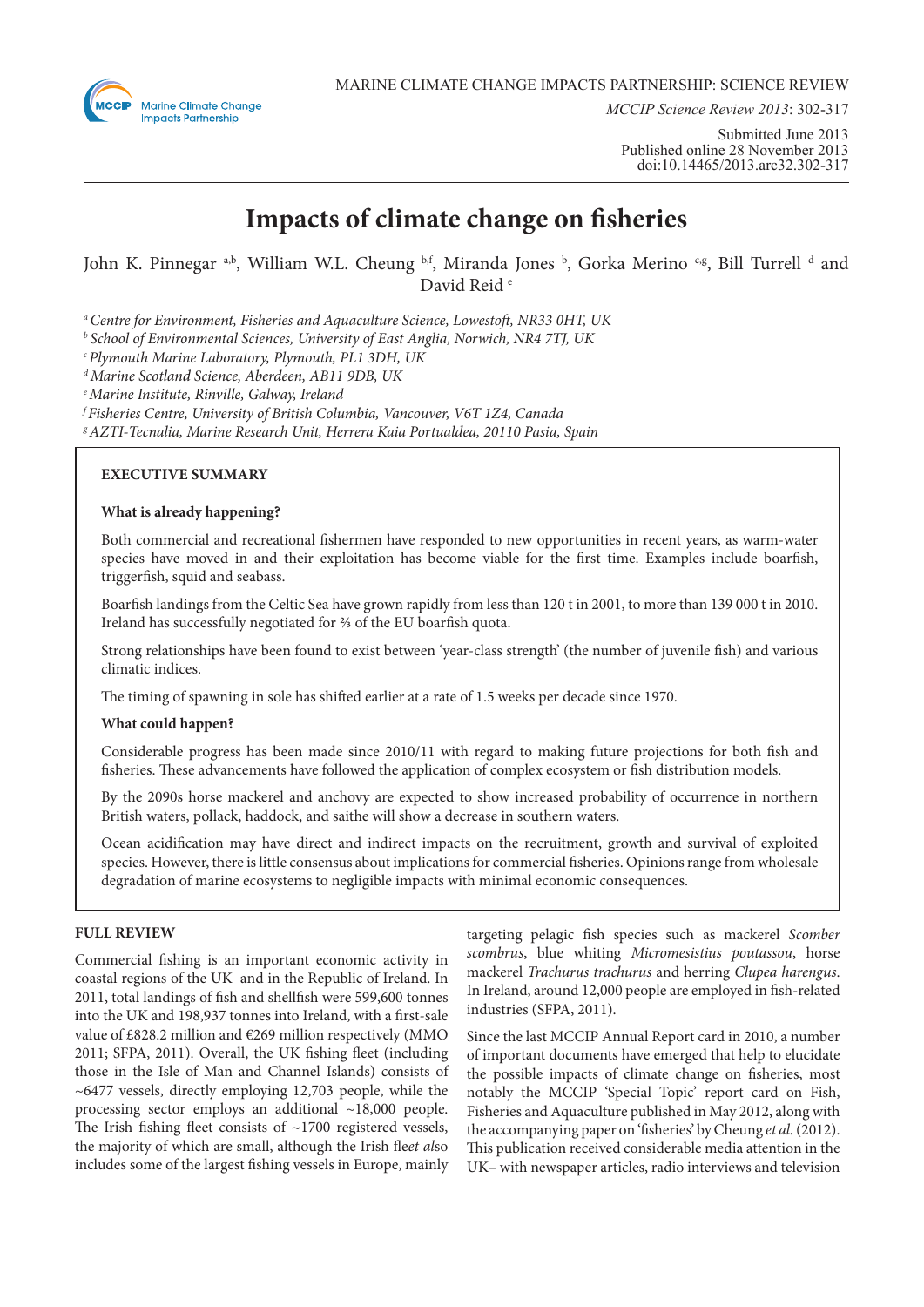programmes all focusing on this topic and referencing the MCCIP report card specifically. In addition, outputs from the NERC-funded Quest-Fish initiative started to emerge in 2012 (e.g. Blanchard *et al.,* 2012; Merino *et al.,* 2012) and have provided insights from coupling complex biogeochemical models of the lower food-web to size-based ecosystem models that encompass fish and fisheries. Finally, a Defrafunded initiative '*The Economics of Climate resilience*' (Defra, 2013) was completed in March 2013, and this included a case study on 'Fisheries'. Specifically this study looked at potential impacts of changes in fish distribution on components of the UK fishing fleet, including detailed consideration of possible climate change adaptation actions.

In this supporting document we draw heavily on these recent documents and we highlight advances in knowledge beyond the last MCCIP assessment on 'fisheries' in 2010.

# **1. WHAT IS ALREADY HAPPENING?**

#### **Changes in fish distribution – response of the fishery**

Long-term changes in temperature and/or other ocean variables often coincide with observed changes in fish distribution and fisheries. In an analysis of 50 abundant species in the waters around UK and Ireland, 70% of the fish species were shown to have responded to warming in the region by changing distribution and abundance (Simpson *et al.*, 2011). Specifically, warm-water species with smaller maximum body size have increased in abundance while coldwater, large-bodied species have decreased in abundance.

Recent analyses of Scottish and English commercial catch data spanning the period 1913–2007 has revealed that the peak catches of target species such as cod *Gadus morhua*, haddock (*Melanogrammus aeglefinus*), plaice (*Pleuronectes platessa*) and sole (*Solea solea*) have all shifted distribution latitudinally, albeit not in a consistent way (Engelhard *et al.*, 2011). For example, cod distribution seems to have shifted steadily north-eastward and towards deeper water in the North Sea. Sole seems to have retreated away from the Dutch coast, southwards towards the eastern Channel whereas plaice distribution has moved steadily northwestwards towards the central North Sea (van Keeken *et al.*, 2007). Haddock catches have moved very little in terms of centre of distribution, but their southern boundary has shifted northwards by approximately 130 km over the past 80-90 years. Both Perry *et al.* (2005) and Dulvy *et al.* (2008) demonstrated similar trends using fishery-independent survey data and specifically that distributions of both exploited and non-exploited North Sea fishes have changed markedly over the last 25 years. These authors concluded that further temperature rises are likely to have a profound impact on commercial fisheries. However, significant shifts were only observed for 15 out of the 36 species examined and it is unclear why 21 species studied in Perry's analysis (i.e. the majority) showed no apparent change.

Lynam *et al.* (2010) made use of data from Irish annual groundfish surveys (west of Ireland and Celtic Sea) between 1999 and 2007 and demonstrated that warm-water 'Lusitanian' fish (including sole, John Dory *Zeus faber*,

sardine *Sardina pilchardis* and boarfish *Capros aper*) have been increasing on the shelf to the north and west of Ireland, while the 'boreal' community (including cod, haddock, plaice and herring) has been declining to the south. Nicolas *et al.* (2011) have demonstrated a similar trend for estuarine fish, including many commercial species, at a number of sites in Great Britain and Ireland. Among the 15 most common estuarine fish species, 11 displayed a positive difference between current and past mean latitudes suggesting a northward shift of the populations.

Theoretically, in the northern hemisphere, warming results in a distributional shift northward, and cooling draws species southwards. Heath (2007) looked at patterns in international fisheries landings for the whole north-east Atlantic region. Densities of landings of each species were summed by decade and expressed as a proportion of the total. Both northerly and southerly shifts were observed between decades for individual species, however, more species shifted south than north between the 1970s and 1980s (a relatively cool period) and vice versa between the 1980s and 1990s (a relatively warm period). This seems to parallel observed interdecadal changes in sea and air temperatures.

Distribution shifts may have 'knock on' impacts upon commercial fisheries catches because changes in migration or spawning location affect the 'catchability' of individuals to fishing gears. Populations may move away from (or towards) the area where fishing fleets operate and/or where spatial restrictions on fishing are in place. In addition species distributions may migrate across the boundaries where quotas belong to different nations. A notable example has arisen recently as a result of quota allocations between Norway and the EU, and between Iceland, Faroe Islands and the EU. In October 2009 North Sea mackerel appeared to have moved away from the Norwegian Sector (possibly as a result of excessively cold conditions near the Norwegian coast), resulting in disagreements over permissible catches by Norwegian boats in EU waters. Norwegian vessels were forcibly evicted from Scottish waters by UK fishery patrol vessels, once they had caught their allotted quota (see Fishing News, 9th October 2009). At the same time Iceland and the Faeroe Islands unilaterally claimed quota for mackerel (146,000 and 150,000 tonnes respectively in 2011 or 46%), since the species had suddenly attained high abundance in their territorial waters. The debate over equitable quota allocation has raged for more than three years, with EU countries accusing Iceland and the Faeroe Islands of threatening stock sustainability (and potentially the loss of Marine Stewardship Council accreditation). There has also been a threatened retaliatory embargo on imports of all fish products from these countries, that could greatly impact the whitefish (i.e. cod) processing sector in Grimsby. Whether the apparent changes in mackerel distribution are a result of long-term climate change or not remains unclear, however with climate change in the future, we might anticipate more territorial disagreements of this type.

A similar phenomenon is now occurring in the Irish Sea, English Channel and southern North Sea region with regard to access to anchovy *Engraulis encrasicolus* (Figure 1).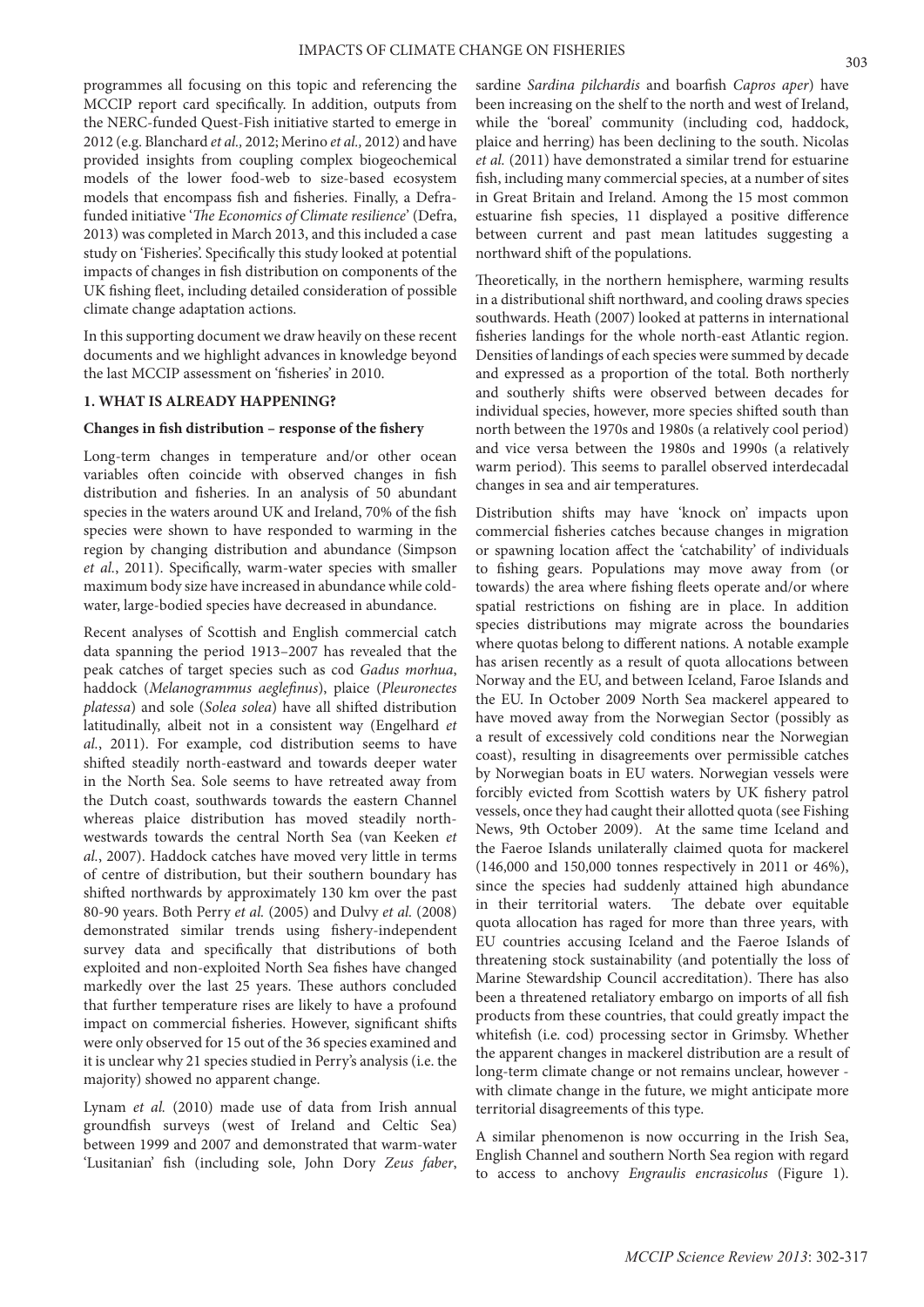

*Figure 1: Incoming species of importance to commercial and recreational fisheries. grey triggerfish Balistes capriscus (top left), anchovy* Engraulis encrasicolus *(top right), boarfish* Capros aper *(bottom left), squid* Loligo forbesi *(bottom right).*

Anchovy stocks are currently depleted in the Bay of Biscay where Spanish and French vessels operate, but are increasing further north along the coasts of Ireland and the UK (and are starting to be targeted by UK and Irish pelagic vessels). Detailed political negotiations are underway to determine whether Spanish and French vessels should be allowed to operate in areas where previously they had no quota, and indeed whether the more northerly distributed anchovy represent the same or a genetically different sub-stock to those in the Bay of Biscay. In 2012, a ground-breaking study was published (Petitgas *et al.* 2012a) drawing on four different strands of evidence: genetic studies, larval transport modelling, survey time series and physical models. This study concluded that anchovy in the southern North Sea (including the Thames estuary) and English Channel are most likely a distinct remnant sub-stock that has always been present, but is now benefiting from greatly improved environmental conditions rather than an invasion of animals from further south. Consequently, according to the rules of 'relative stability' within the EU Common Fisheries Policy, Spanish and French vessels that currently operate in the Bay of Biscay would not necessarily be granted access. The authors argue that a consequence of summer warming in the southern North Sea, may be a spatial and temporal expansion in favourable growth habitats for anchovy. The threshold temperature for anchovy spawning appears to be 14°C in European waters, and modelling suggested that suitable thermal habitats now regularly exist in the southern

North Sea for 3 to 4 months each year. Anchovy and sardine abundance has increased considerably around northern Scotland since the early 1990s (Beare *et al.,* 2004) and the authors believe that these long-term changes are related to rising temperatures.

Shifts in species abundance and distributions have, however, compromised the effectiveness of some existing closed areas and other spatial fisheries management measures such as the southern North Sea 'Plaice Box' (van Keeken *et al.*, 2007). In the North Sea, juvenile plaice are typically concentrated in shallow inshore waters and move gradually offshore as they grow. Surveys in the Wadden Sea have shown that 1-group plaice are now completely absent from the area where they were once very abundant. Consequently, the 'Plaice Box' is now less effective as a management measure than was the case 10 or 15 years ago. The boundaries of, and expectations for, marine protected areas (MPA) may need to be 'adaptive' in the future in the context of climate change. In UK and Irish waters there are a number of closed areas aimed at protecting particular fish stocks, and these include many estuarine sites which will experience dramatic changes in temperature and river flow in the next few decades. It is possible that sites where fishery closures are in place, for example to protect juvenile herring or sea bass, may no longer be hospitable for these species in the future. Estimates of future temperature change for five fishery closure areas around the UK and Ireland were provided by Cheung *et al.* (2012). This analysis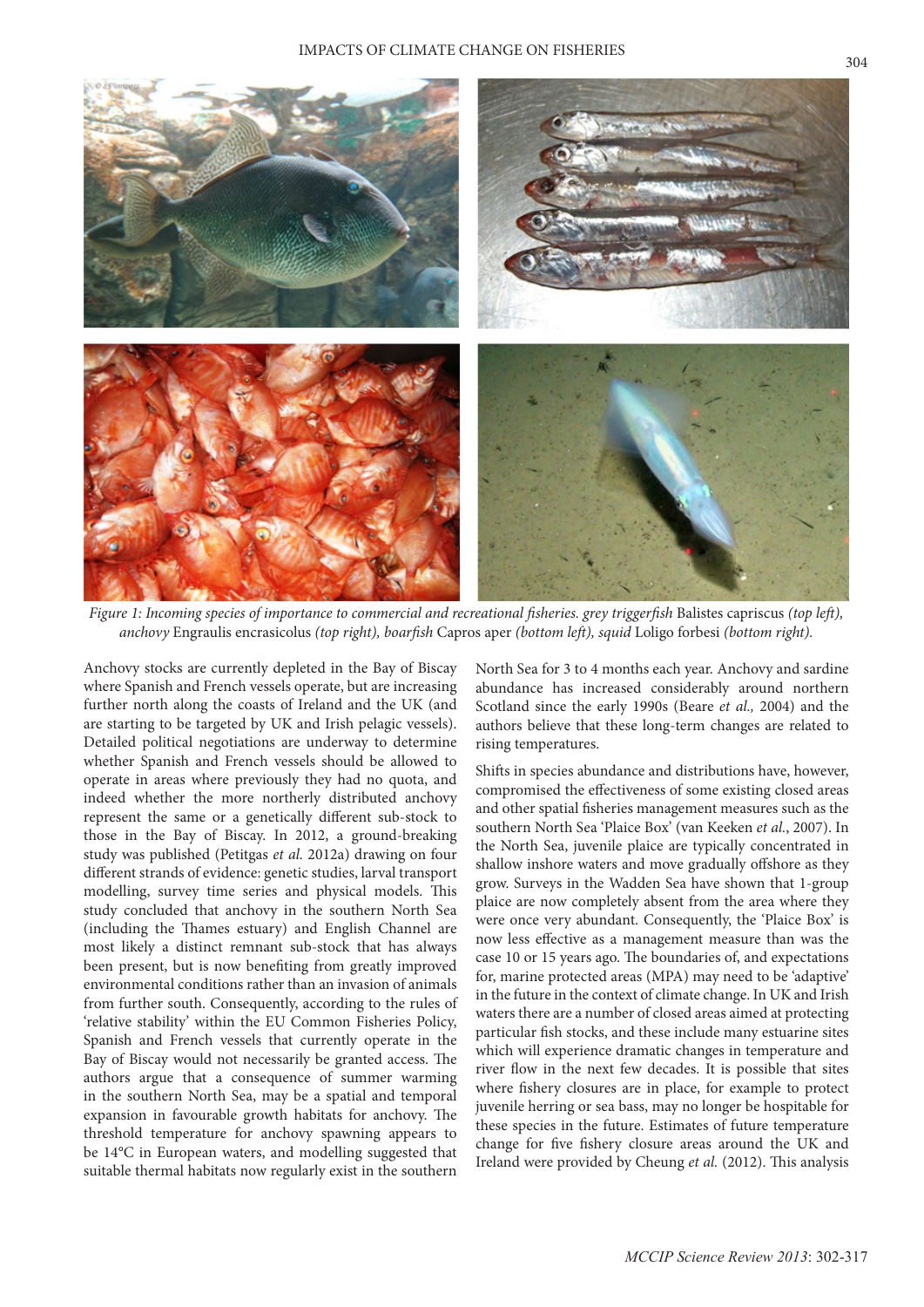suggested that most fishery closure areas established under the EU Common Fisheries Policy will experience between 2 and 3ºC of temperature rise over the next 80–100 years and consequently it is highly unlikely that the species they are designed to protect will occur in the same numbers as at present.

Link *et al.* (2011) attempted to provide guidelines for incorporating climate-associated fish distribution shifts into fisheries management. The authors noted that the management response will be different, depending on whether: (1) a cohesive stock has simply moved from one locality to another; (2) a stock is simply expanding its distribution – but not necessarily declining anywhere; (3) a stock moves into the area already occupied by another stock but remains behaviourally or genetically distinct; (4) an existing stock that splits into two new sub-populations; or (5) two previously distinct stocks merge, e.g. as a result of mixing due to sea ice melting in the north. A 'decision tree' methodology was proposed (Peterman and Anderson, 1999) to enable fisheries managers to adopt a consistent approach and decide what sort of action might be most appropriate.

#### **Incoming species and new fisheries**

Fishermen have witnessed and responded to a number of new opportunities in recent years, as warm-water species have moved into UK and Irish waters and/or their exploitation has become commercially viable for the first time. Notable examples include new or expanding fisheries for seabass *Dicentrarchus labrax*, red mullet *Mullus surmuletus*, john dory, anchovy and squid *Loligo forbesi*.

In Ireland, new fisheries have recently opened up for boarfish *Capros aper*, a small, previously unimportant species (Figure 1) that is converted to fish meal for aquaculture. Landings have grown rapidly from less than 120 t in 2001, to more than 139 000 t in 2010 (ICES, 2011). Both Irish and Danish fishermen have invested in new technologies to successfully catch and land this species and have also invested in scientific research to increase knowledge of the biology and dynamics of this resource (White *et al.*, 2011). This fishery is now worth more than €4 million per year, yet the fishery only became commercially viable following a sudden expansion of the stock in the early 1990s. Boarfish became increasingly prevalent in French and UK survey catches after 1990 (Pinnegar *et al.*, 2002), and this phenomenon has been reported as occurring simultaneously elsewhere in the North Atlantic including the Bay of Biscay (Farina *et al.*, 1997; Blanchard and Vandermeirsch, 2005), the Gulf of Lion (inside the Mediterranean; Abad and Giráldez, 1990) and on offshore seamounts (Fock *et al.*, 2002). In the past boarfish outbreaks had been linked to storms and variability in offshore climate (Cooper, 1952). Their appearance after 1990 across the whole North Atlantic basin may be linked to a series of strong positive anomalies in the North Atlantic Oscillation (NAO) since positive phases of the NAO tend to be associated with above-average temperatures across northern Europe as well as strong westerly winds. In 2011 a Total Allowable Catch (TAC) and national quotas were introduced for boarfish for the first time. Ireland successfully negotiated for ⅔ of the EU

boarfish TAC, and in 2012 this amounted to 56,666 tonnes. In 2012, 39 large Irish trawlers caught 53,000 tonnes of boarfish (FishUpdate.com, 10th December) and the Irish Minister for Agriculture, Food and the Marine Environment began negotiations with Chinese seafood companies with regard to exporting large quantities for the human consumption market in China (Fishing News, 14th December 2012). Another species that has increased markedly in Irish and UK waters is the closely related John Dory *Zeus faber* (Briggs *et al.,* 2008). This species is regarded as a 'Lusitanian' species, i.e. of a southern biogeographic affinity, and even within the eastern Mediterranean, the species is associated with warmer water temperatures (Maravelias *et al.*, 2007). Irish fishery landings have increased from 5 tonnes in 1980 to 548 tonnes in 2005 (a 100 fold increase), but declined thereafter to 177 tonnes in 2010. UK landings have increased from 47 tonnes to 432 tonnes over the same period.

Triggerfish (*Balistes capriscus*) (Figure 1) is a warm-water fish that is now occurring in ever greater numbers off the southern coast of the UK. Recreational anglers are increasingly targeting them on inshore wrecks most notably the Royal Adelaide, Chesil Beach (Dorset). Other well-known triggerfish 'hotspots' include Mumbles Pier (near Swansea), Stack Rocks off Littlehaven (Pembrokeshire); Dingle Peninsula (southern Ireland) and off the Sussex and Cornwall coasts. Triggerfish are caught by recreational anglers and pot fishermen in the Channel Islands, especially the north-east corner of Jersey. There have been several stories focusing on this species in recreational angling magazines over the past year (e.g. "Total Sea Fishing" - July 2012) with some evidence that this species is increasing in abundance.

Biomass estimates for seabass *Dicentrarchus labrax* in the eastern Channel quadrupled from around 500 t in 1985, to in excess of 2100 t in 2004/2005, with populations also increasing rapidly in the western Channel, North and Irish Seas (Pawson *et al.*, 2007). This was attributed to an increase in seawater temperatures, especially in the winter and has resulted in a dramatic expansion of seabass fisheries both within the commercial sector, but also in the recreational fishing sector. Seabass are caught by angling on the Scottish east coast, but the northern-most limit of the commercial seabass fishery is around Yorkshire, where trawl-caught fish are increasingly being landed into Scarborough and Whitby. In 2012, 937 t of seabass were landed in the UK, compared with only 140 t in 1984. However, recent evidence (ICES 2012a) seems to suggest that catches may have declined slightly over the past few years, as a result of successive cold winters in 2009/10, 2010/11, 2011/12 with resulting poor recruitment (see below).

Squid numbers are highly uncertain around UK coasts, but there are strong indications that squid (Figure 1) are generally becoming more abundant, possibly in response to a change in climate (Hastie *et al.*, 2009a). Cephalopod populations are suggested to be highly responsive to climate change (Sims *et al.,* 2001; Hastie *et al.*, 2009a) and growth in squid availability in the North Sea is generating considerable interest among fishermen off the Aberdeen coast and around the Moray Firth (Hastie *et al.*, 2009b). Off north-east Scotland, where most of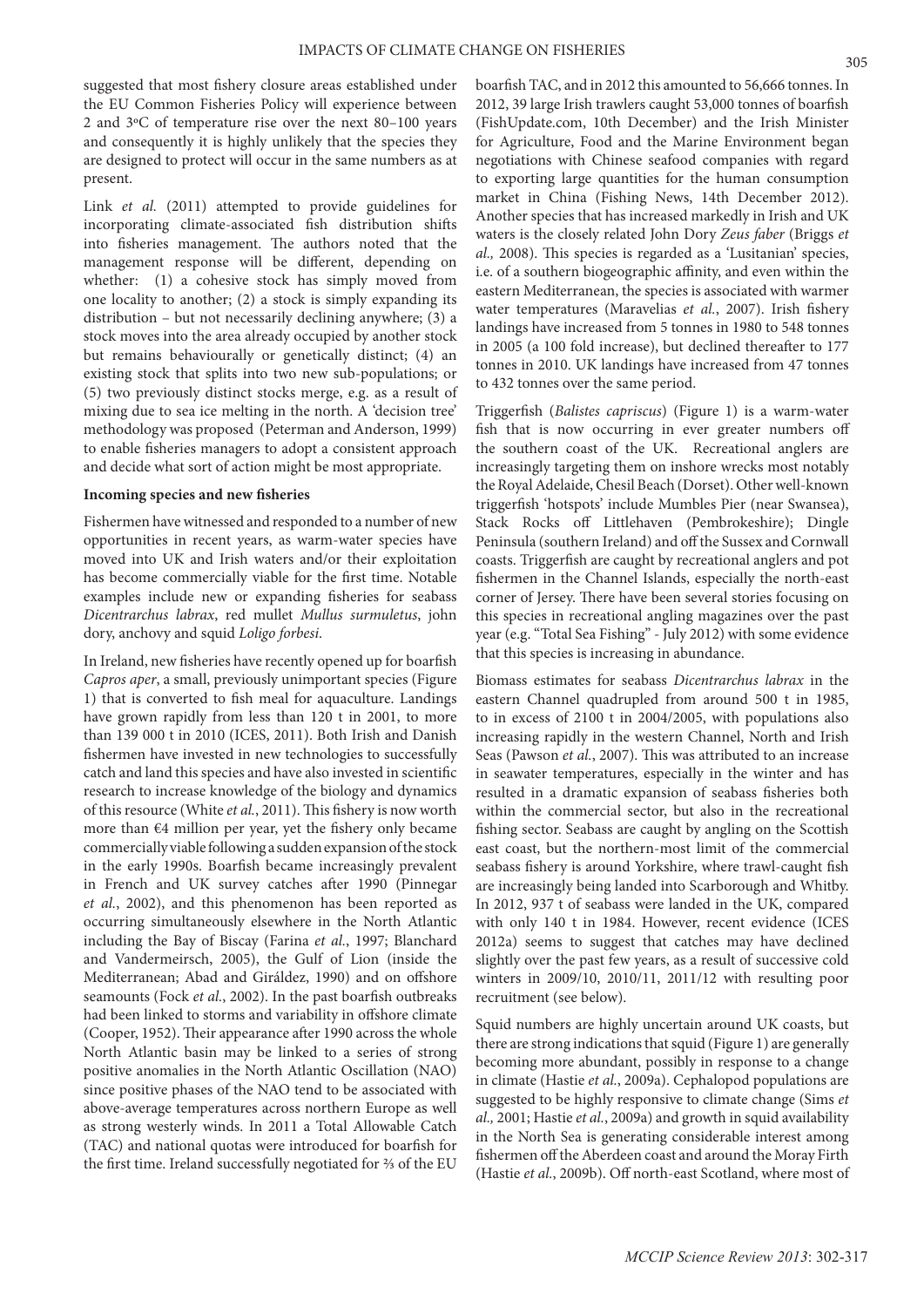the squid are found, more boats are now trawling for squid than the region's traditional target species, such as haddock and cod (Hastie *et al.*, 2009b). In the English Channel, loliginid squid catches seem to be related to mean sea surface temperature (Robin and Denis, 1999). Temperature appears to influence recruitment strength and overall distribution (Hastie *et al.,* 2009a). Embryonic development duration is closely related to seawater temperature; it increases as temperature decreases and varies between a few weeks (36 days at 16°C) and a few months (60 to 75 days at 12°C, 140 days at 8°C). An optimum temperature range of around 13°C is necessary for normal hatchling development (Jereb and Roper 2010).

The Defra '*Economics of Climate Resilience*' study (Defra, 2013), made use of an August 2012 report by the supermarket, Sainsbury's. This suggests that while the big five (cod, haddock, tuna, salmon and prawns) still dominate the consumer shopping basket, lesser-known species are gaining popularity. Sainsbury's sales data suggest that the following species are increasingly being demanded by consumers: seabass, hake *Merluccius merluccius*, pollock *Pollachius pollachius*, coley (saithe) *Pollachius virens*, tilapia *Tilapia niloticus*. Sainsbury's classify seabass as a particularly popular performer. Sales volumes rose by 57% during 2011 (Sainsbury's, 2012). A study by Waitrose suggested that customers tend to view seabass as being more 'exclusive' than cod, and that it is not seen as an 'everyday food'. A growing number of people now chose seabass when they eat out at UK and Irish restaurants (Defra, 2013).

#### **Year-class strength and implications for fisheries**

Recruitment variability, also referred to as the 'year-class strength', is a key measure of the productivity in fish stocks, and is defined as the number of juvenile fish of a given age surviving from the annual egg production to be exploited by the fishery. Empirical data on exploited populations often show strong relationships between recruitment success, fisheries catches and climatic variables. These strong relationships have been demonstrated, for example, for cod (Brander and Mohn, 2004; Cook and Heath, 2005), plaice (Brunel and Boucher 2007), herring (Nash and Dickey-Collas, 2005), mackerel (Jansen and Gislason, 2011), seabass (Pawson, 1992), and scallops (Shephard *et al.*, 2010).

In 2010-2012 new research was published that provides important insight into climate change and the recruitment dynamics of lobster (Schmalenbach and Franke, 2010), herring (Gröger *et al.*, 2010), cod (Beugrand and Kirby 2010; Kristiansen *et al.*, 2011; Olsen *et al.* 2011) and sole (Fincham *et al.,* 2013) in waters around the UK and Ireland. With regard to sole, four out of seven stocks were shown to have exhibited a significant long-term trend towards earlier spawning (Irish Sea, east-central North Sea, southern North Sea, eastern English Channel) at a rate of 1.5 weeks per decade since 1970. Recruitment is critically dependent on the match or mismatch between the occurrence of the larvae and availability of their food (Cushing, 1990), consequently the change in spawning season observed for sole or other species could impact larval survival and thus future fisheries.

Conversely, earlier spawning will prolong the growing season of many 0-group fish and may result in an increase in the body size during the 1st winter (Teal *et al.*, 2008). Since winter survival is positively related with body size, 0-group survival may be enhanced for many species under warmer winter conditions (Post and Parkinson, 2001).

In the case of cod, there is a well-established relationship between recruitment and sea temperature (O'Brien *et al.*, 2000; Beaugrand *et al.*, 2003), but this relationship differs with regard to the different cod stocks that inhabit the North Atlantic (Planque and Fredou, 1999). For stocks at the northern extremes, warming leads to enhancement of recruitment, while in the North Sea, close to the southern limits of the range, warmer conditions lead to weaker than average year classes. During the late 1960s and early 1970s, cold conditions were correlated with a sequence of positive recruitment years in North Sea cod and subsequently high fisheries catches for a number of years thereafter (Heath and Brander, 2001). In recent years, however, despite several cold winters, cod have suffered very poor recruitment in the North Sea, although it is unclear whether this is a direct consequence of changed environmental conditions, differences in the availability of planktonic prey items for larval fish or over-fishing of the parental stock (i.e. some sort of 'Allee effect") (Mieszkowska *et al.,* 2009). Cod populations in the Barents Sea further north, are currently experiencing more favorouable conditions for spawning and have attained their highest levels (2,062,626 tonnnes in 2012) for over 50 years (ICES, 2012b). 90% of cod consumed in the UK are currently imported from either Iceland or Norway (mainly via Grimsby).

For Atlantic mackerel, currently the most valuable fishery in Ireland and the most important fin-fish fishery in the UK, increases in sea surface temperature are known to affect growth, recruitment and migration with subsequent impacts on permissible levels of exploitation (Jansen and Gislason, 2011). Jansen *et al.* (2012) used information on larval abundance (from the Continuous Plankton Recorder) to show that mackerel abundance has declined dramatically in the North Sea since the 1970s and also that the spatial distribution of mackerel larvae seems to have changed. Whether these trends can be ascribed to changes in environmental conditions remains unclear, although development and/or mortality of mackerel eggs is known to be very sensitive to seawater temperature (Mendiola *et al.* 2007). Similarly recruitment in blue whiting (*Micromesistius poutassou*) also seems to be dependent on prevailing climatic conditions. Hátún *et al.* (2009) demonstrated that the position of the North Atlantic subpolar gyre west of the British Isles seems to regulate spawning distribution of blue whiting and hence future recruitment patterns in this important commercial species.

In terms of value, the most important fishery for the UK is that focusing on Norway lobster (scampi) *Nephrops norvegicus* (£111 million, 34,300 tonnes in 2011). *Nephrops*  are particularly important in Northern Ireland, where they represent 57% of the total value (33% of the catch by tonnes). Surprisingly little research has focused on this species in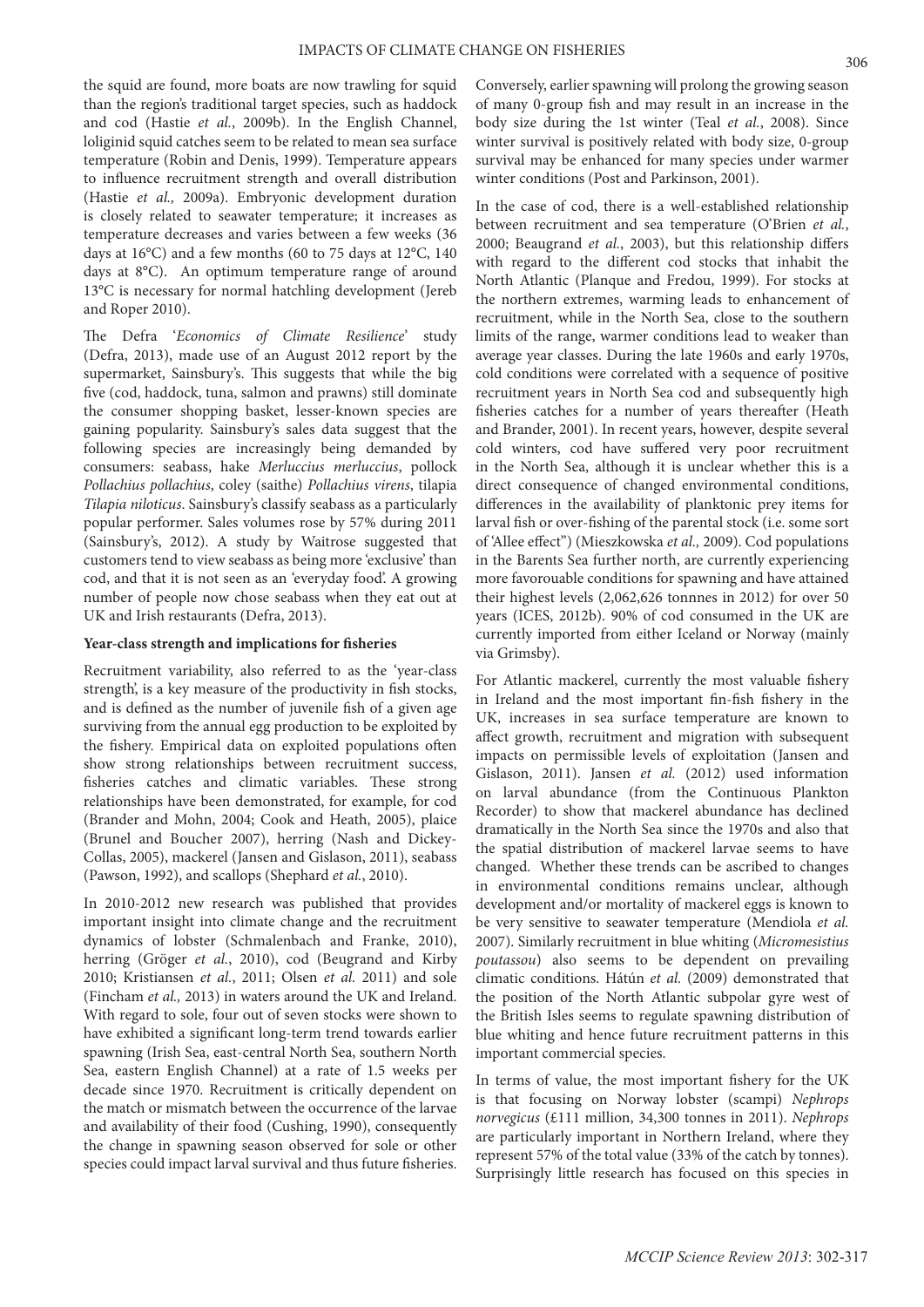relation to climate change. Climate impacts were not found by Zuur *et al.* (2003), who analysed landings-per-uniteffort (LPUE) series for 13 *Nephrops* populations. However, González Herraiz *et al.* (2009) found that LPUE from Spanish trawlers operating on the Porcupine bank (West of Ireland) was negatively related to the NAO index (North Atlantic Oscillation) from 6.5 years before, hence that low Nephrops LPUE values were associated with stormy, warm and wet conditions 6.5 years earlier. Experiments on Irish Sea *Nephrops* demonstrated that, at higher temperatures, larval stages are typically of shorter duration (Dickey-Collas *et al.*, 2000), hinting that climate warming could speed up growth rates and potentially influence recruitment patterns.

For scallops *Pecten maximus*, the most important fishery in the Isle of Man, numbers of young scallops recruiting each year have been positively related to seawater temperature in the spring (Shephard *et al.*, 2010). The gonads of adult scallops also tend to be larger in warmer years, hence warmer conditions in the Isle of Man seems to coincide with higher egg production and improved conditions for scallop fisheries (Shephard *et al.*, 2010).

In Jersey and Guernsey, fisheries tend to target a wide variety of species but the most important are edible crab *Cancer pagurus*, whelk *Buccinum undatum*, scallops, lobster *Homarus gammarus*, rays *Raja* spp. and spider crab *Maja brachydactyla* (1127, 442, 394, 359, 212, 185 tonnes respectively in 2011). Weiss *et al.* (2009) suggest that edible crab exhibits a particularly narrow larval temperature tolerance range and thus that recruitment in this species may be highly vulnerable to the effects of future climate change. By contrast, spider crabs are thought to benefit from warmer seawater temperatures. Early hatching of *Maja brachydactyla*  on the French Coast adjacent to the Channel Islands has been related to higher winter-spring sea temperature (Martin and Planque, 2006), and the optimal temperature for spawning and development in this species seems to be around 10- 13°C. Fishermen throughout southern England and western Wales (e.g. Cardigan Bay) have reported record numbers of spider crab throughout 2011 and 2012. This echoes a similar 'invasion' that occurred during the hot summer of 2003 (BBC Wales, 23 June, 2003). Over the past 50 years whelk *Buccinum undatum* abundance has also increased dramatically in the English Channel (Hinz *et al.,* 2011) including sites around Jersey and Guernsey even though this is often thought of as a cold-water species (Smith and Thatje 2012). Egg laying and intracapsular development occurs in whelk, across a wide thermal range (2 to 11°C), however development is still possible at temperatures up to 18°C (Smith and Thatje, 2012).

It is important to note that extensive fishing can cause fish populations to become more vulnerable to short-term natural climate variability (e.g. Ottersen *et al.,* 2006) by making such populations less able to 'buffer' against the effects of the occasional poor year classes. Conversely, long-term climate change may make stocks more vulnerable to fishing, by reducing the overall 'carrying capacity' of the stock, such that it might not be sustained at, or expected to recover to, levels observed in the past (Jennings and Blanchard, 2004). In April 2009, the European Commission published a Green Paper

that sought views on how the Common Fisheries Policy should be reformed. The 2009 Green Paper recognised that "*[climate] change is already having an impact on Europe's seas and is triggering changes to the abundance and distribution of fish stocks*". It suggests that "*Climate change is an added stress on marine ecosystems which makes a reduction of fishing pressure to a sustainable level even more urgent*".

# **2. WHAT COULD HAPPEN?**

Considerable progress has been made over the past two years with regard to future projections for fish and fisheries, taking into account the effects of climate change. Some of these advances have followed the application of complex ecosystem or fish distribution models (e.g. Cheung *et al.*, 2011; Lenoir *et al.*, 2011; Blanchard *et al.,* 2012; Teal *et al.,* 2012). Other advances have involved detailed economic modelling to determine the potential impact of climate change or ocean acidification on fishing fleets and on regional economies (e.g. Defra, 2013). Although much progress has been made with regard to defining and refining methodologies, there is, however, little consensus with regard to the most appropriate technique to use in different circumstances (see Section 3 on 'level of confidence'), and on the actual trajectory of change for particular fish species or fisheries. Predicting fish responses to climate change is clearly becoming a fashionable endeavour with more papers published in the past three years than were published over the preceding two decades. One constraint on improving the ability to make accurate forecasts is the marked uncertainty surrounding predictions of climate impacts on primary productivity. Some regional climate models (linked to models of phytoplankton) anticipate an increase in system productivity around the UK and Ireland, whereas other models (and recent observations) suggest a decrease. Understanding the direction of change will be critical to improvements in future fish and fisheries models.

#### **The distribution of commercial fish stocks**

Modelling strategies for predicting the potential impacts of climate change on the natural distribution of species and consequently the response of fisheries have often focused on the characterization of a species' 'bioclimate envelope' (Pearson and Dawson, 2003). In other words, by looking at the current range of temperatures tolerated by a species, it is possible to predict future distribution, if we know how the physical environment in an area will likely change in the future.

Model simulations suggest that distributions of exploited species will continue to shift in the next five decades both globally and in the north-east Atlantic specifically (Cheung *et al.*, 2009, 2010, 2011; Lindegren *et al.*, 2010). For example, a world-wide analysis has been carried out by Cheung *et al.* (2009) using this technique, based on 1066 commercial fish and invertebrate species. This study suggested that climate change may lead to numerous local extinction events by the year 2050, especially in sub-polar regions, the tropics and semi-enclosed seas, with pelagic species (such as herring and anchovy) moving pole-ward by up to 600km and demersal species (such as cod and haddock) by an average of 223km.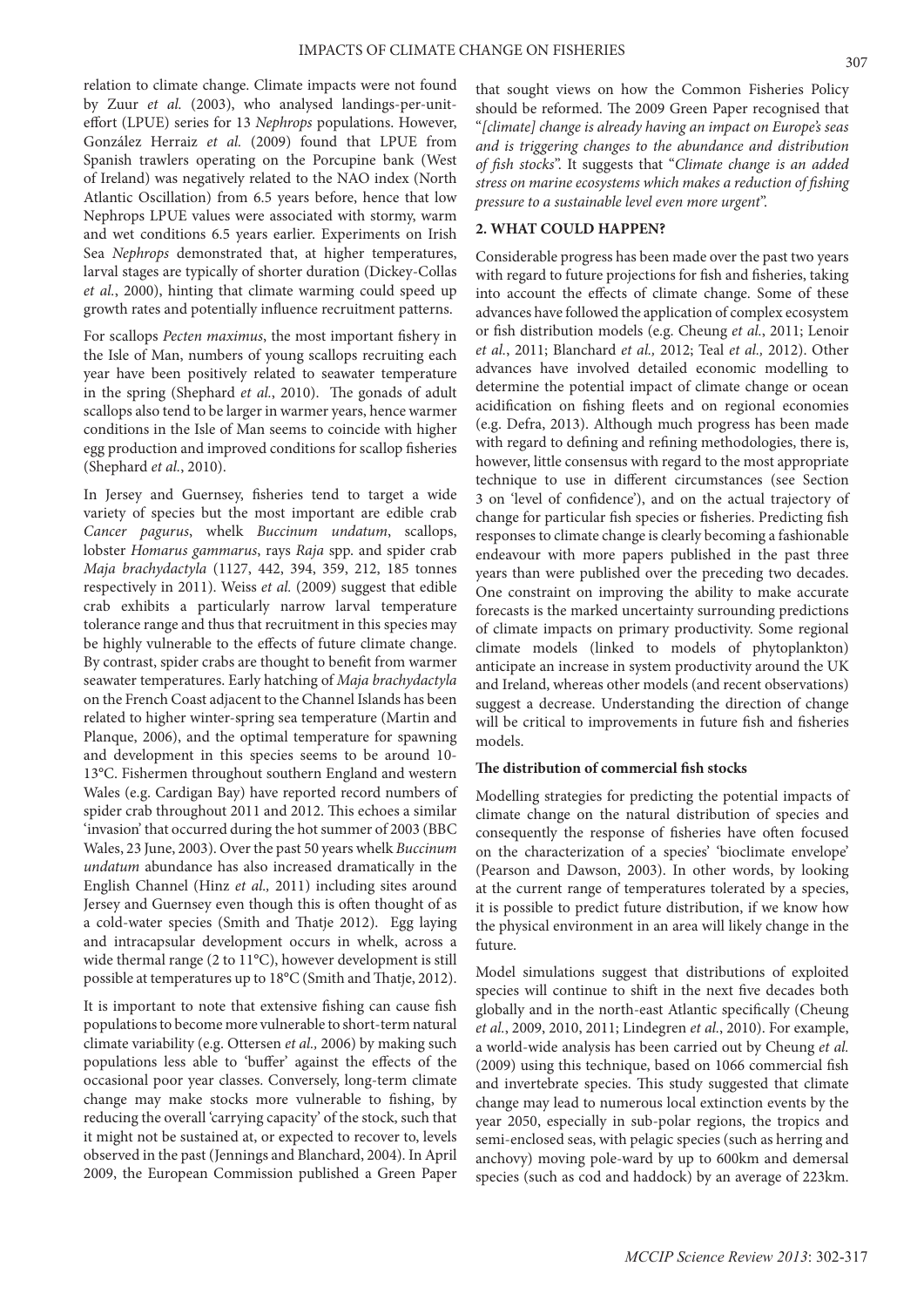Three climate scenarios were tested using these models, representing high-, medium- and low- range greenhouse gas emissions. Cheung *et al.* (2010), in a follow-up study, estimated future changes in maximum potential catch (a proxy of maximum sustainable yield) as exploited species shift their distribution and marine primary productivity changes. This study suggested that climate change may lead to large-scale redistribution of global maximum catch potential, with an average of 30–70% increase in yield of high-latitude regions (>50° N in the northern hemisphere), but a drop of up to 40% in the tropics. Northern European countries such as the UK and Ireland (at a latitude of 50 to 60°) are projected to gain slightly in maximum potential catch but not as much as countries such as Norway and Iceland. A small overall gain (<5%) is projected in the North Sea if potential effects of ocean acidification are ignored (see below).

Bioclimate envelope models come in different types and varieties, each with different assumptions and biases. Jones *et al.* (2012) applied three different bioclimate envelope models (AquaMaps, Maxent and the Sea Around Us Project algorithm i.e. Cheung *et al.*, 2009) to the same datasets and same geographic region (the North Sea and Northeast Atlantic). Such comparisons provide information about the robustness of projections, and are thus very insightful for spatial planning and developing management and conservation strategies. As indicated by the test statistics, each modelling method produced plausible predictions of habitat suitability for each species (14 commercial fish). However, there were often marked disparities between projected distributions despite exhibiting similar 'goodness of fit'. A conclusion of this work was that authors should not assume that there is necessarily a 'best' model, and that a multi-model ensemble is probably the optimal approach to 'bracket' the level of uncertainty in model predictions. A study by the same authors in 2013 (Jones *et al.,* 2013) applied the same three species distribution models and two sets of climate model projections to explore impacts of climate change on marine species upto 2050. The set of species in the North Sea, including seven threatened elasmobranchs (common skate *Dipturus batis*; angelshark *Squatina squatina*; undulate ray *Raja undulate*; white skate *Rostroraja alba*; sandy ray; thornback ray; *Raja clavata*; nursehound *Scyliorhinus stellaris*) and ten major commercial fishes (cod, haddock, sole, saithe, hake, megrim *Lepidorhombus whiffiagonis*, whiting *Merluccius merluccius*, lemon sole *Microstomus kitt*, monkfish *Lophius piscatorius* and *Nephrops*) were used as a case study. Change in the degree of overlap between commercial and threatened species ranges was calculated as a proxy of the potential threat posed by overfishing through bycatch. The ensemble projections suggested northward shifts at an average rate of 27 km per decade (the current rate is around 20km per decade for common fish in the North Sea, (Dulvy *et al.*, 2008), resulting in small average changes in range overlap between threatened and commercially exploited species. Several additional commercial species (squid *Loligo vulgaris*, seabass, sardine, sprat *Sprattus sprattus*, John dory, anchovy, plaice, herring, mackerel, halibut *Hippoglossus hippoglossus*, red mullet *Mullus surmuletus*) were added to the list as part of the Defra "*Economics of Climate Resilience*" study (Defra

2013). The species predicted to move the furthest and fastest were squid, seabass, anchovy and sardine.

Beaugrand *et al.* (2011) described a new nonparametric ecological niche and used this map the spatial distribution of Atlantic cod and to project the potential impact of climate change on this species. The model suggested a pronounced effect of present-day climate change on the spatial distribution of cod. Projections for the coming decades suggested that cod may eventually disappear as a commercial species from regions where a sustained decrease or collapse has already been documented. In contrast, the abundance of cod is likely to increase in the Barents Sea. Lenoir *et al.* (2011) applied the same non-parametric probabilistic ecological niche model (NPPEN) with multiple explanatory variables (sea surface temperature, salinity, and bathymetry) to predict the distribution of eight fish species upto the 2090s for the northeast Atlantic. This study suggested that by the 2090s horse mackerel and anchovy would show an increased probability of occurrence in northern British waters compared with the 1960s, pollack, haddock, and saithe would show a decrease in southern British waters, and turbot *Scophthalmus maximus*  and sprat *Sprattus sprattus* would show no overall change in probability  $(-0.2 - +0.2)$  anywhere in British waters.

There are some concerns about the validity of the bioclimate envelope approach (see Jennings and Brander, 2010; Heath *et al.,* 2012). First, it may not be possible to assess temperature preferences from current distributions because the observed distributions are modified by abundance, habitat, pathogen or parasite distribution, predator and prey abundance and competition. Second, there may be barriers to dispersal (although this is typically less of an issue in the sea than on the land) and species will move at different rates and encounter different local ecologies as temperature changes (Davis *et al.*, 1998). A more detailed, physiologically-based approach has been taken by some authors, whereby the detailed dynamics of individual species are modelled, often by linking complex biophysical models (forced with the outputs from Global Climate Models) to sub-routines which replicate the behavior/characteristics of eggs, larvae, juveniles or adults. Teal *et al.* (2012) published a ground-breaking study on plaice and sole in the North Sea. The authors developed a tool to predict size- and season-specific fish distributions based on the physiology of the species and the temperature and food conditions in the sea. This study combined state-of-the-art dynamic energy budget (DEB) models with temperature and food conditions estimated by a biogeochemical ecosystem model (ERSEM) forced with observed climatic data for 2 years (1989 and 2002) with contrasting temperature and food conditions. The resulting habitat quality maps (e.g. Figure 2) were in broad agreement with observed ontogenetic and seasonal changes in distribution as well as with long-term observed changes in distribution (see van Keeken *et al.*, 2007; Engelhard *et al.*, 2011). Other notable models that are based on physiological or behavioural understanding include those of Peck *et al.* (2009), who used outputs from the biophysical circulation model HAMSOM, connected to detailed routines aimed at simulating the drift, distribution and development of fish eggs and larvae in the North Sea, also Hufnagl and Peck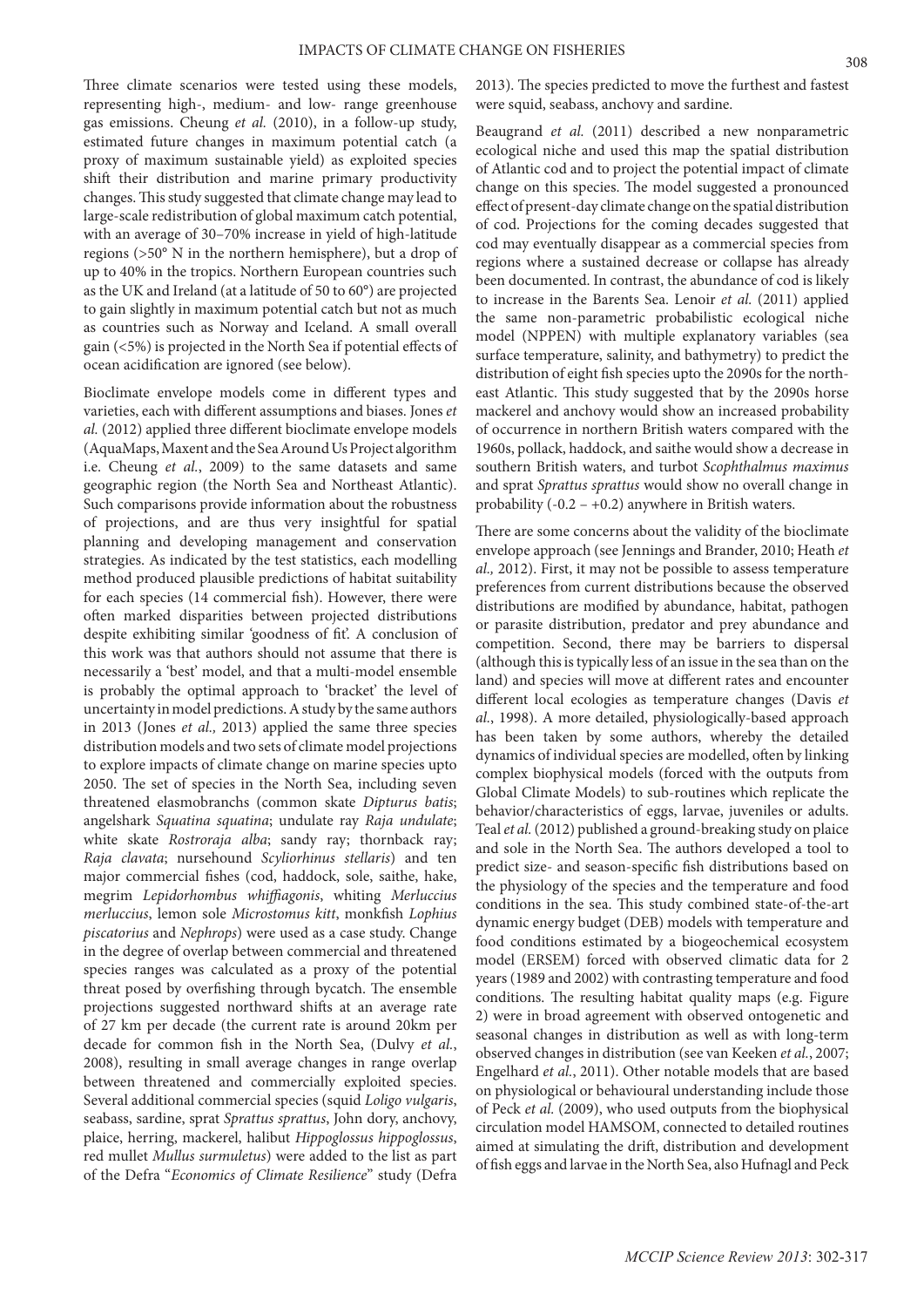(2011), who used the same methodology to look at climatedriven constraints on larval survivorship and development in Atlantic herring.

Reduced oxygen concentrations in marine waters have been cited as a major cause for concern globally (Diaz and Rosenburg, 2008), and there is evidence (Queste *et al.,* 2013) that areas of low oxygen saturation have started to proliferate in the North Sea. Whether or not these changes are a result of long-term climate change remains unclear and it is also unclear whether such changes will impact commercial fish and fisheries. Unlike parts of the Baltic, which regularly experience complete hypoxia (lack of oxygen), regions of the North Sea only experience low oxygen (65 -70 % saturation, 180-200 μMol dm-3) conditions. Therefore it seems unlikely that fish stocks would suffer major mortality of eggs and larvae (as is the case in the Baltic) but more subtle, nonlethal, effects could become important in the future. Several authors have highlighted how oxygen concentrations and temperature interact and determine 'scope for growth' (e.g. Pörtner and Knust, 2007). *Nephrops norvegicus* juveniles show sub-lethal effects at oxygen concentrations below 156 μMol dm-3, but adults are more robust, although their ability to tolerate other environmental stresses (for example elevated temperatures) is severely compromised (Baden *et al.,* 1990; Eriksson and Baden, 1997). Presumably a proliferation of low oxygen zones around the UK and Ireland could impact fishery productivity, and several authors (e.g. Cheung *et al.,* 2013) have attempted to model such effects.

Recent variants of the bioclimate envelope approach (Cheung *et al.*, 2011, 2013) have attempted to incorporate detailed physiological formulations such as oxygen requirements and 'scope for growth' to overcome some of their perceived earlier shortcomings. The results suggest that these additional factors may cause a reduction in the maximum catch potential by up to 30% in the North Sea by 2050, relative to 2000 under the SRES A2 scenario. In contrast, using a size-structured food web model (Blanchard *et al.*, 2009) to investigate how future temperature and primary production could modulate fisheries potential in the UK, a 24% increase in potential catch was predicted (Blanchard *et al.,* 2012). Possible reasons for the differences in the projected changes from Cheung *et al.* (2011) and Blanchard *et al.* (2012) could be driven by the differences in projected changes in net primary production that drove the two biogeochemical models, which were substantially different. The model used by Cheung *et al.* (2011) anticipated a decrease in net primary production available for fish while the one used by Blanchard *et al.* (2012) projected an increase. A detailed numerical comparison needs to be carried out to gain a better understanding of the differences in the projected catch expectations resulting from the two approaches.

The Blanchard *et al.* (2012) study is one of the main outputs of the NERC-funded QuestFish project. This project attempted to predict the future effects of climate change on fish biomass and production in 11 large regional shelf seas (including the Northwest European Shelf), with and without fishing effects. Changes in potential fish production were shown to most strongly mirror changes in phytoplankton



*Figure 2: Habitat suitability map of the North Sea for juvenile plaice (approx. 25 cm long) shows that since 1989, the coastal zones have changed from red (high potential growth rate for juvenile plaice) to yellow (low growth rate) and locally green/ blue (negative growth rate). The model devised by Teal* et al. *(2012) suggests that the coastal zones have become an unsuitable habitat for juvenile plaice since 2002.*

production. An advantage of the modelling approach taken by Blanchard *et al.* (2012) is the ability to examine the relative effects of climate change and fishing simultaneously. Changes in primary production and temperature affected growth rates and fish production, altering the responses of ecosystems to fishing. Also, in keeping with empirical studies of fish populations and theoretical size-spectrum models, fishing effects were anticipated to cause ecosystems to become more variable through time, due to reductions in size structure and shifts towards smaller size and higher growth rates (i.e. removal of large slow growing, more fecund individuals, proliferation of smaller animals). Heavily fished ecosystem states were found to be less resilient to climate change compared with unexploited ecosystems. Another important output from the QuestFish project, building directly on the work of Blanchard *et al.* (2012), was the bioeconomic study of Merino *et al.* (2012). In this study the authors used predictions of changes in global and regional climate (IPCC emissions scenario A1B), marine ecosystem and fisheries production estimates from high resolution regional models, human population size estimates from the United Nations, fishmeal and oil price estimations, and projections of the technological development in aquaculture feed technology, to investigate the feasibility of sustaining current and increased per capita fish consumption rates up to 2050.The model estimated that climate change will result in a small (6%) global increase in the potential catches of "large" fish by 2050. This estimate corresponds to the fraction used for direct human consumption and is based on predicted responses of fish communities to changes in temperature and primary production. Using the production in the "small" size range for the top twelve fishmeal-producing countries as a proxy for global fishmeal production which is mostly used as input in aquaculture, the authors predicted a potential growth of ca. 3.6% of fishmeal by 2050, with high latitude countries predicted to benefit from increases in production (e.g. Norway, Iceland), while low latitude and tropical regions were expected to suffer production decreases (e.g. Peru). Marine ecosystems may be able to sustain current and increased per capita consumption rates through 2050,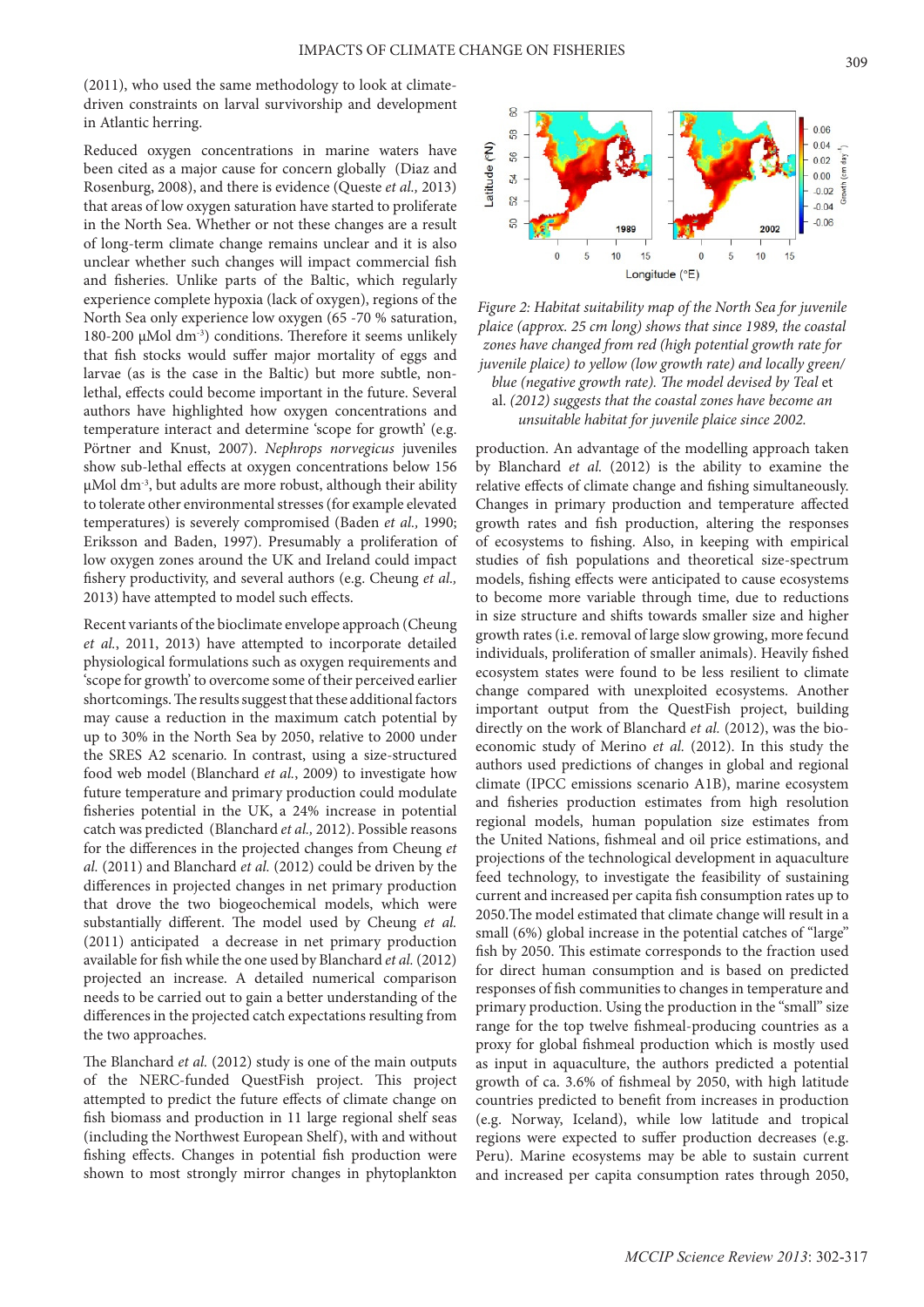provided that effective fisheries management measures are implemented and that significant technological adaptations are developed in aquaculture to increase the efficiency at which wild fish is used to produce cultured fish.

# **The productivity of commercial fish stocks**

In terms of predicting climate change impacts on future fisheries productivity (recruitment, stock biomass, maximum sustainable yield etc.), the greatest amount of effort has tended to be focused on cod and the fisheries that are dependent on this species. For example, Drinkwater (2005) provided a regional overview and used temperature-recruitment relationships from Planque and Frédou (1999) together with outputs from Global Circulation Models (GCMs) to predict possible responses of cod stocks throughout the North Atlantic. According to this study, cod stocks in the Celtic and Irish Sea are expected to disappear altogether by 2100, while those in the southern North Sea and Georges Bank will decline. Elsewhere, stock productivity will increase (e.g. around Iceland). Cod will likely spread northwards along the coasts of Greenland and Labrador, occupying larger areas of the Barents Sea, and may even extend into some parts of the Arctic Ocean. Spawning sites will be established further north than is currently the case and it is likely that spring migrations will occur earlier and autumn returns will be later. The Drinkwater *et al.* (2005) model is, however, potentially misleading, among other things because it does not take account of seasonal temperature cycles. e.g. the Celtic Sea has far lower summer temperatures than the southern North Sea and the cod spawning stock biomass in this region has actually increased in recent years (from 3495 in 2005 to 25,453 in 2012) as a result of several strong year classes, contrary to expectations. Petitgas *et al.* (2012b) provide a recent review of climate change impacts on the complex life cycles of fish including cod, however these authors acknowledge that much more work is required in order to provide truly robust projections.

Clarke *et al.* (2003) used projections of future North Sea surface temperatures and estimated the likely impact of climate change on the reproductive capacity of the cod stock, assuming that the high level of mortality inflicted by the fishing industry (in 2003) continued into the future. In a reanalysis by Kell *et al.* (2005), the authors modelled the effect of introducing a 'cod recovery plan' (as being implemented by the European Commission), under which catches were set each year so that stock biomass increased by 30% annually until the cod stock had recovered to around 150,000 tonnes. The length of time taken for the cod stock to recover was not greatly affected by the choice of climate scenario (generally around 5-6 years). However, overall productivity was impacted, and stock biomass (SSB) was predicted to be considerably less in the future than would have been the case assuming no temperature increase (251,035 tonnes compared to 286,689 tonnes in 2015). The overall message from this study was that in the short term, climate change has little effect on stock recovery, which depends instead upon reducing fishing effort to allow existing year classes to survive to maturity. In the longer term, climate change may have a greater effect on stock status. Lindegren *et al.* (2010) has

since used similar methodologies to explore the impacts of climate change and a range of fishery management scenarios in the Baltic Sea.

Cook and Heath (2005) examined the relationship between sea surface temperature and recruitment in a number of North Sea fish (cod, haddock, whiting *Merlangius merlangus*, saithe, plaice, sole). These authors concluded that if the recent warming period were to continue, as suggested by climate models, stocks which express a negative relationship with temperature (including cod) might be expected to support much smaller fisheries in the future. In the case of cod, climate change has been estimated to have been eroding the maximum sustainable yield at a rate of 32,000 t per decade since 1980. Calculations show that the North Sea cod stock, could still support a sustainable fishery under a warmer climate but only at very much lower levels of fishing mortality, and that current 'precautionary reference' limits or targets (e.g. FMSY), calculated by ICES on the basis of historic time-series, may be unrealistically optimistic in the future. The recruitment formulations suggested by Cook and Heath (2005) were used as the basis for further analysis in the 2012 UK Climate Change Risk Assessment (CCRA) (see Pinnegar *et al.,* 2012). A simple age-based population model was constructed for the North Sea and in every case the model projected recovery of populations, even at the current level of North Sea fishing mortality. Long-term yields of cod and plaice were projected to be lower in the future when climate change was taken into account whereas yields of whiting and saithe were expected to be enhanced.

## **Ocean acidification**

Ocean acidification (OA) may have direct and indirect impacts on the recruitment, growth and survival of exploited species (Fabry *et al.*, 2008) and some species may become more vulnerable to OA with increases in temperature (Hale *et al.*, 2011). The impacts are suggested to be particularly apparent for animals with calcium carbonate shells and skeletons such as molluscs, some crustaceans, and echinoderms (Gazeau *et al.*, 2007; Cooley and Doney, 2009; Hendriks *et al.,* 2010; Kroeker *et al.*, 2010), but research shows large variations between and within taxonomic groups.

A preliminary assessment in 2012 estimated the extent of economic losses to the UK shellfish industry under ocean acidification (Pinnegar *et al.*, 2012). Four of the ten most valuable marine fishery species in the UK are calcifying shellfish and the analyses suggested losses in the mollusc fishery (scallops, mussels, cockles, whelks, etc.) could amount to  $£55-379$  million per year by 2080 depending on the  $CO<sub>2</sub>$ emission scenario chosen. In addition, a further £59.8–124.6 million might be lost from the shellfish aquaculture sector (oysters, mussels etc.) assuming future  $\mathrm{CO}_2$  concentrations increase from the current level of ~380 ppm to ~740 ppm (pH 7.9–8.0). Thus, there is a clear economic reason to improve our understanding of physiological and behavioural responses to ocean acidification and techniques for modelling the up-scale implications. The most important shellfish species in the UK and in Ireland is langoustine (scampi) *Nephrops norvegicus*. The possible impact of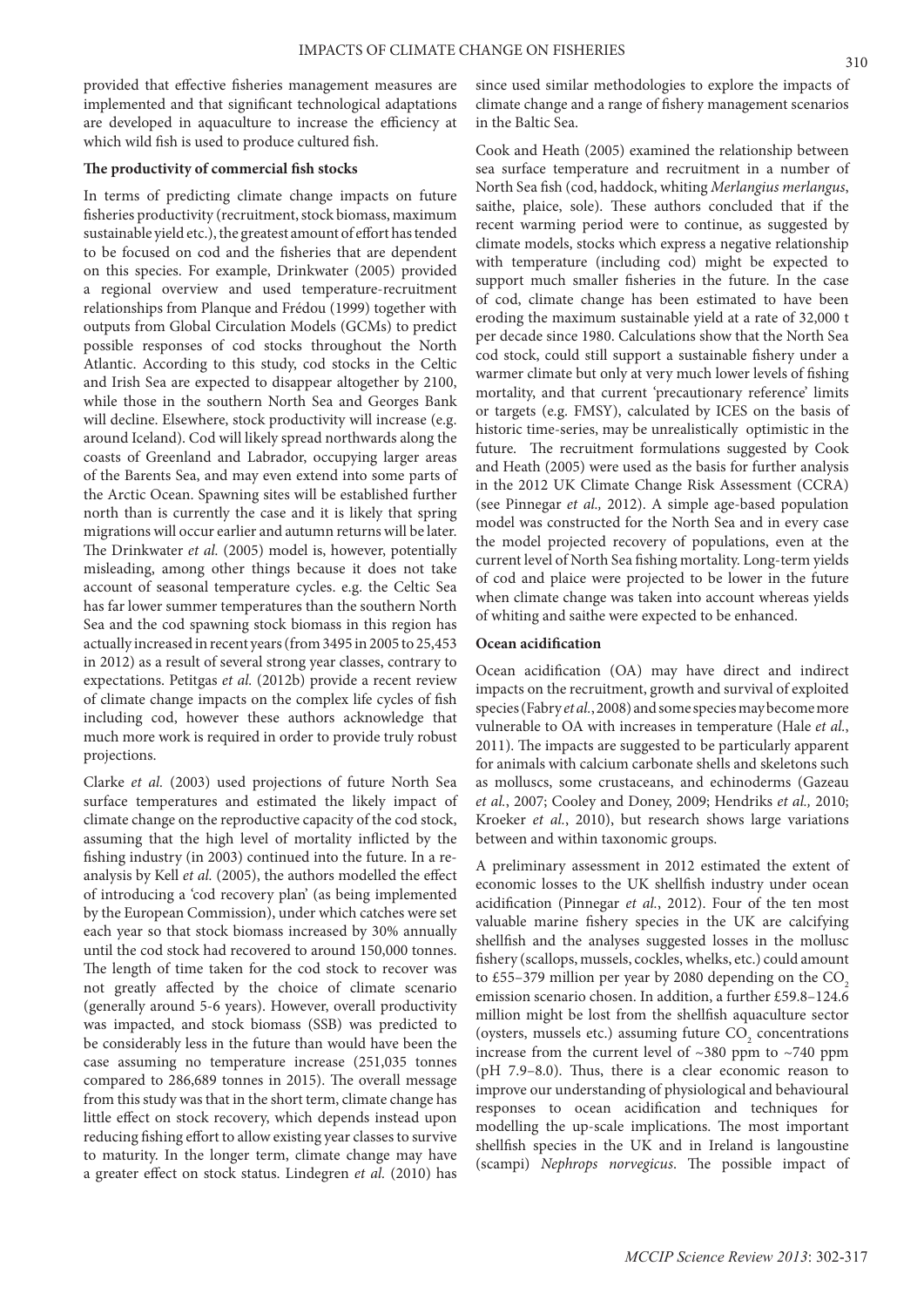OA on *Nephrops* is unclear. *Nephrops* live in burrows with relatively poor ventilation and therefore regularly experience periods of elevated CO<sub>2</sub> as a result of respiration. In addition, preliminary analyses of sediment pH in *Nephrops* areas (carried out at Cefas) has revealed very dramatic decreases in the top few centimetres of sediment and thus burrowing animals could be exposed to pH conditions of 6.7 or even lower on a regular basis. As part of the NERC, Defra and DECC – funded UK Ocean Acidification Programme (UKOA), experiments are currently underway within the UK to look at direct physiological responses of herring, scallops and lobsters to ocean acidification. However, it is suggested that indirect (food-web) effects may be more important for fin-fish, than direct physiological impacts (Le Quesne and Pinnegar, 2012). So far few studies have attempted to investigate the potential "bottom up" impacts of ocean acidification on marine food-webs, and hence on fisheries (although see Kaplan *et al.,* 2010). Cooley and Doney (2009) in their economic analysis, did account for "fish that prey directly on calcifiers". These authors suggest that the indirect economic consequences could be substantial. Pinnegar *et al.* (submitted) carried out a modelling study of whether or not a hypothetical reduction in echinoderm or mollusc biomass in the North Sea (as a result of ocean acidification) would likely have consequences for fin-fish biomass, fishing fleets and for fishery yields. This study concluded that fisheries would probably be impacted very little in terms of catches, and value. In particular, catches in the beam and otter trawl fleet might even be enhanced. Most fin-fish species are able change their diet to target other prey types that proliferate under ocean acidification (for example polychaetes and amphipods) – hence catastrophic predictions regarding the economic consequences of ocean acidification could be over-stated. However, it is not clear if early life-history stages of fin-fish could be impacted by anticipated changes in the zooplankton as a result of OA, or whether subtle changes in fish behaviour as a result of OA (Munday *et al.,* 2010) might also be important. Clearly, more modelling work is needed before definitive conclusions can be drawn about whether or not fishermen and society as a whole will be significantly affected by ocean acidification.

# **3. KNOWLEDGE GAPS**

The top priority knowledge gaps that need to be addressed in the short term to provide better advice to policy makers are:

a. An assessment of the social and economic implications of climate change on fishing fleets and dependent economies in the UK and Ireland. The fishing industry itself has repeatedly questioned scientists about the challenges they are likely to face in the future, and the UK Climate Change Act (which became law on 26 November 2008) requires that a national adaptation programme be put in place and reviewed every five years which includes a thorough assessment to identify the most pressing climate change risks. Attention should be paid to identifying the 'winners' and 'losers' that might result from future climate change including the particular fleets and ports that would be affected.

b. Improved insight into the possible threat posed by ocean acidification, particularly with regard to the UK and Irish

shellfish industry. The UK Ocean Acidification Research Programme (UKOA) has begun a series of laboratory experiments looking at physiological impacts on particular organisms. Greater thought should be dedicated towards 'scaling up' from laboratory experiments to the populationlevel implications, understanding indirect consequences and quantifying possible economic losses to fisheries or aquaculture.

Better wind and storm projections are needed and improved understanding of how any changes in these variables might impact maritime safety, and/or access to fishery resources. Fishing operations can be greatly influenced by prevailing weather conditions. If storm severity or frequency changes then fishing livelihoods could be heavily impacted (e.g. Westlund *et al.* 2007).

# **4. SOCIO-ECONOMIC IMPACTS**

#### **UK and Ireland**

So far, surprisingly little research has been directed towards understanding the future implications of climate change for fishing fleets, fishermen, coastal economies and society. This is certainly the case within the United Kingdom and Republic of Ireland. There are a number of studies that have set out to investigate the vulnerability and adaptive capacity of the fisheries sector at a global scale (McClanahan *et al.,* 2008; Allison *et al.,* 2009). However, until recently there has been little directed analysis at the local scale of how climate variability and change is affecting the lives and livelihoods of those involved in the UK and Irish fishing and fish processing sectors. Fisheries managers and fisherfolk have historically had to adapt to the vagaries of weather and climate. Uncertainty is inherent in fisheries management, so there is an expectation of change and a stock of knowledge and experience of coping with it and adapting to it (Miller *et al.,* 1992). Badjeck *et al.* (2010) have argued that diversification is a primary means by which individuals can reduce risk and cope with future uncertainty. There is some evidence that the inability of fishing households to adapt to environmental change is not only linked to the level of poverty (or ability to raise capital), but also to the "specialization trap" where fisherfolk overly rely on one species or activity.

In 2012 Defra commissioned its '*Economics of Climate Resilience*' (ECR) project in response to perceived shortcomings or uncertainties in the national Climate Change Risk Assessment (CCRA). This study included a detailed assessment of whether or not the UK fish catching sector can be expected to adapt to the opportunities and threats associated with future climate change. It built heavily upon the analyses of Jones *et al.* (2012, 2013) – see above, and highlighted increases of habitat suitability for a number of species currently emerging in UK waters which could offer future commercial opportunities. The ECR report looked for examples of current adaptation by the sector, by focusing on species increasing in the UK EEZ, such as anchovy, squid, seabass, and also past increases in, scallops, boarfish, and hake. The UK fishing industry includes operators of vessels of varying adaptive capacity and capability. The ability of some segments within the sector to adapt is likely more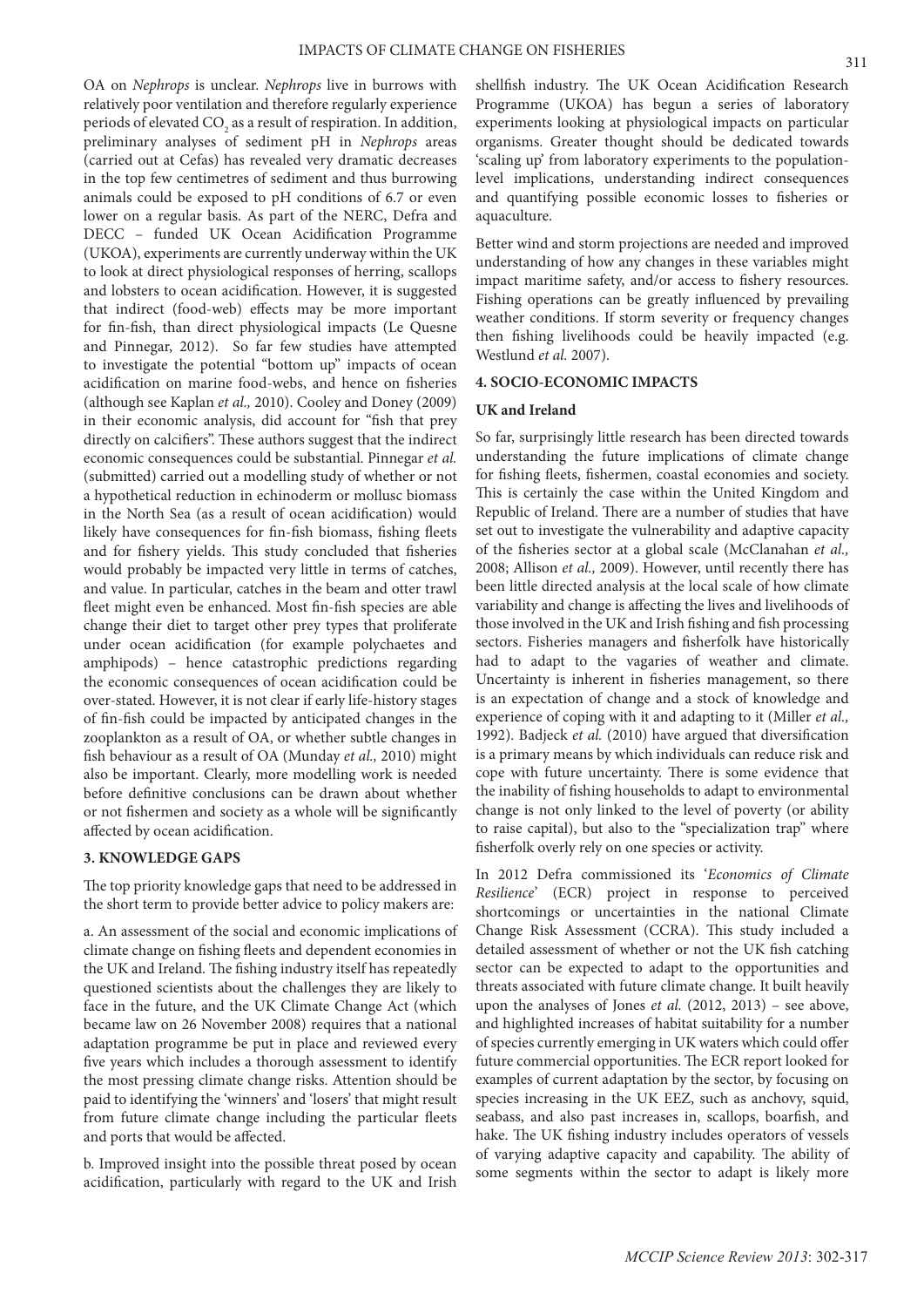constrained than others, notably for small vessel operators. Such operators face constraints on their ability to travel distances to reach their favoured fish stock, the time they are able to be at sea and their access to the rights to catch particular species. The key adaptation actions the UK fishing industry is likely to make include:

1. Travelling further to fish for current species, if stocks move away from UK ports.

2. Diversifying the livelihoods of port communities, this may include recreational fishing where popular angling species become locally more abundant (e.g. sea bass).

3. Increasing vessel capacity if stocks of currently fished species increase.

4. Changing gear to fish for different species, if new or more profitable opportunities to fish different species are available.

5. Developing routes to export markets to match the changes in catch supplied. These routes may be to locations (such as southern Europe) which currently eat the fish stocks which may move into the UK EEZ.

6. Stimulating domestic demand for a broader range of species, through joined up retailer and media campaigns.

The uncertainty around the projected impacts of warming sea temperatures make appropriate localised actions difficult to determine in advance, and highlight the need for the sector to be flexible to future uncertainty. Key barriers and constraints to autonomous action identified in the ECR report include:

• The capacity of vessels to travel (distance and time at sea); a barrier for the smaller inshore fleets.

• The cost of investing in new nets and gear where it may be required for a particular species (although there is some funding available through industry grants).

• The speed of the sector to adapt is constrained by the process of setting quotas for total allowable catch of particular species. This process is lengthy and backward looking so there is a risk that quota allocations restrict fishing activity where stocks are increasing or changing their distribution.

• Quota allocations are based on historic levels of catch and therefore can create incentives for maladaptation. Particularly for species not under quota, where their emerging abundance creates expectations of future quota restrictions (a race to establish a 'track record').

• Strong domestic consumer preferences for a limited range of species is a major constraint inhibiting the ability of UK suppliers to benefit from potential opportunities.

In the UK, fisheries contribute less than 0.07% to national GDP (0.39% in Scotland, 0.11% in Northern Ireland, 0.07% in Wales and 0.03% in England), however, there are some regions where fisheries provide the mainstay of employment and are vitally important to the local economy. While fishermen account for a small percentage of the national workforce (0.2% in Scotland and 0.1% in England and Wales), national fishery statistics suggest that dependency is as high as 24% in the Western Isles, and 20% in Fraserburgh (NE Scotland), Brixham and Newlyn (SW England). In the Isle of Man agriculture and fishing provide 2.0% of employment and 0.08% of GDP. In the Channel Islands, agriculture and fishing provide 2.6% of employment and 1.3% of GDP, hence impacts of climate change on the fishing industry will only ever have a small impact on the economy as a whole. In Ireland fishing supports 0.6% of employment and 0.5% of annual GDP, however local dependence on the fishing industry is particularly high in areas such as Killybegs (County Donegal). In 2009 the total turnover in this area was around €250 million with 82% of regional activity being attributed to the fisheries sector (Macfadyen *et al.,* 2010). Kopke and O'Mahony (2011) provided an overview of adaptive capacity, barriers to adaptation and information needs in the Irish fisheries sector.

# **Global Analyses**

The ACACIA report written by Des Clers (University College, London) and Brander (ICES) in 2000 provided the European impact assessment for the IPCC Third Assessment (2001) and included a short chapter on Fisheries. Some of the economic and social implications of climate change for fisheries were set out in chapter 9 of the ACACIA report (ACACIA, 2000) from which Table 1, showing supply side and demand side adaptations of fisheries to climate change impacts, has been taken. Many of the same adaptation options were also highlighted by McIlgorm *et al.* (2010) who reviewed how fishery governance may need to change in the light of future climate change.

| Impact                    | Supply side                                                                                                                                                                         | Demand side                                                                                                                                          |
|---------------------------|-------------------------------------------------------------------------------------------------------------------------------------------------------------------------------------|------------------------------------------------------------------------------------------------------------------------------------------------------|
| Fish distribution changes | • Revise fishing rights allocation<br>• Allocate species combinations (MSC) and access<br>at ecosystem level<br>• Economic incentives to switch target species or<br>use other gear | • Changes in consumer preferences<br>driven by eco-labelling and<br>certification (MSC accreditation)<br>• Quality labelling (the last wild<br>food) |
| Decreased productivity    | • Improve product quality and life<br>• Reduce production inefficiencies and waste<br>· Introduce ecosystem/portfolio management<br>• Switch to new species<br>• Increase imports   | • Taxes on ecological costs of fish<br>• Advertise unique nutritional value of<br>fish, Inform customers                                             |

*Table 1: Adaptations of fisheries to climate change (from chapter 9 of ACACIA, 2000)*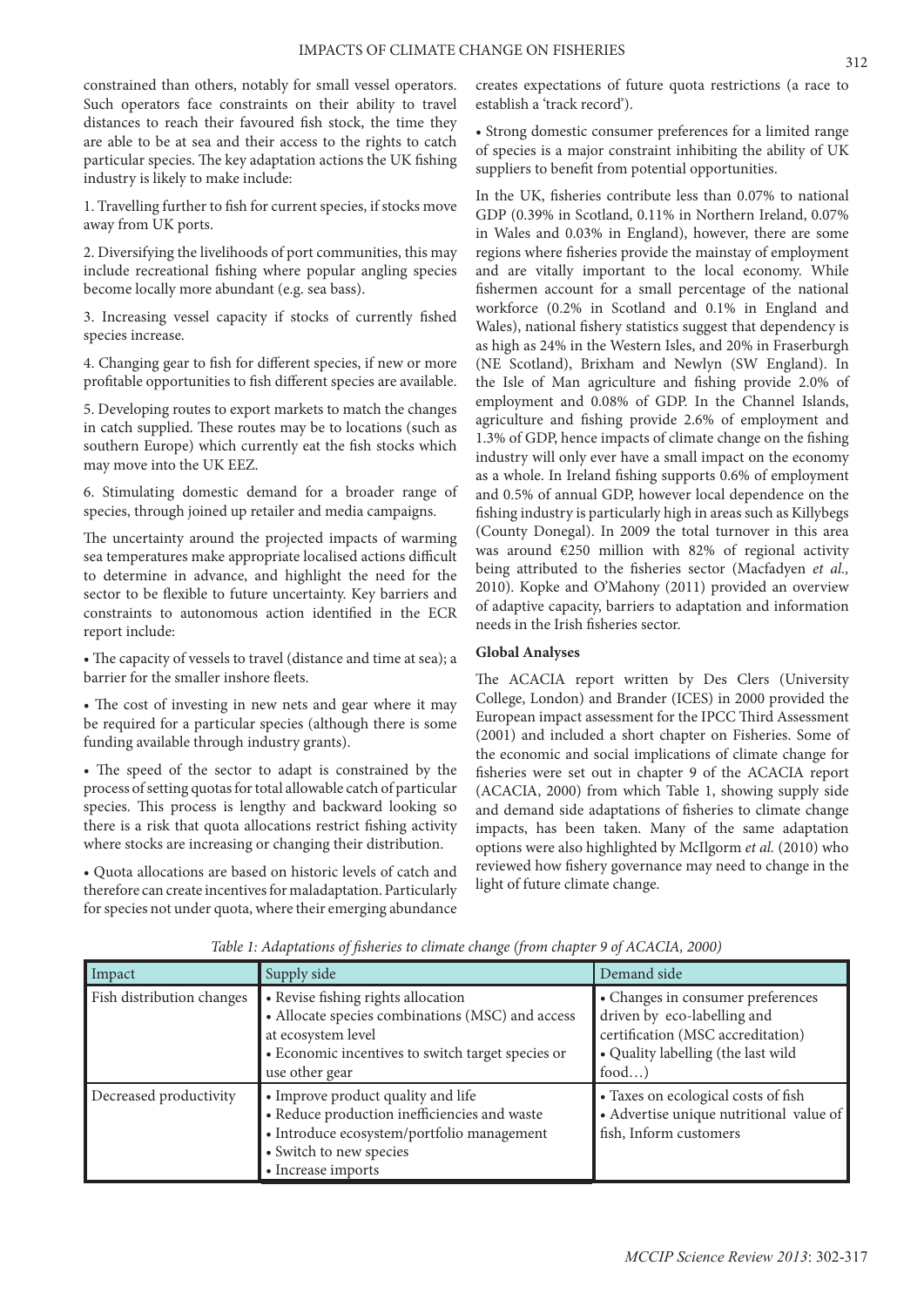Governments have implemented various measures to manage fisheries, both to conserve fish stocks and to help communities that depend on fishery resources adapt to changes caused by overfishing and other factors. Measures include buybacks, transferable quotas, and investments in alternative sources of employment and income. Sumaila and Cheung (2009) attempted to establish the costs of adaptation to climate change in the fisheries sector worldwide. Adaptation to climate change is likely to involve an extension of such policies. In Europe (including the UK) the estimated annual cost of adaptation was between 0.03 and 0.15 \$ billion. As compared to 1.05 - 1.70 \$ billion of anticipated annual adaptation costs in East Asia and Pacific. Grafton (2010) provided a more general review of adaptation to climate change in marine capture fisheries including methods for risk and vulnerability assessment.

Allison *et al.* (2009) provided an assessment of the 'vulnerability' of 132 national economies to potential climate change impacts on their capture fisheries using an indicator-based approach. Vulnerability to climate change depends upon three key elements: exposure (E) to physical effects of climate change, the degree of intrinsic sensitivity of the natural resource system or dependence of the national economy upon social and economic returns from that sector (S), and the extent to which adaptive capacity (AC) enables these potential impacts to be offset. In a further development of this work, Cefas scientists (as part of the recently completed NERC 'Quest-GSI' project) used a number of different Global Climate Models (GCMs) that provided outputs of sea surface temperature and improved formulation of fisheries catches. In terms of vulnerability, the authors ranked the UK as 215th out of 225, Ireland as 223 out of 225 with good adaptive capacity and a very small anticipated impact. The Channel Islands were ranked 208 and the Isle of Man was ranked 218th.

## **5. CONFIDENCE ASSESSMENT**

#### **What is already happening?**



In general there is probably more information available about fish and changes in the fishing industry than any other maritime sector or commodity. Fish resources (especially those in the North Sea) have been intensively monitored for more than 100 years and authors have been discussing links to climate and weather since the 1914 (Hjort, 1914). However, there is a surprising lack of studies that have attempted to quantify how changes in fish production or distribution might manifest themselves as impacts upon commercial fishing yields, profits or implications for society generally. Despite the large amount of data available, there is little consensus regarding whether or not climate change

is having an impact on fisheries. Indeed recent crises in the European fishing industry have attracted considerable public interest and prompted a number of independent enquiries into the causes of the problems (Anon., 2004). While these enquiries have concluded that fishing is the main factor causing the decline of whitefish stocks such as cod and plaice, there remains a popular perception, particularly among fishermen, that environmental factors, such as climate change, are a significant cause (see Fishing News, March 12th 2004; and Schiermeier, 2004). A good example of the contentious nature of this debate relates to the management of Atlantic mackerel. Scientists disagree about whether or not the stock has migrated/shifted westwards towards Iceland or simply expanded its range, and whether or not any changes are a result of climate change. Similarly opinions regarding the impacts of ocean acidification range from wholesale degradation of marine ecosystems and fisheries to negligible impacts with minimal economic consequences (Hendriks *et al.*, 2010; Kroeker *et al.* 2010; Turley *et al.* 2010). Clearly more research is needed to resolve such conflicts, even though substantial progress has been made in recent years (as described above).

Many new studies have been published over the past 2-3 years and thus the amount of available evidence is judged as being 'high', however the level of agreement and consensus is still judged as being 'medium' and thus **the overall assessment has not changed from the 2010/11 report card**. Scientists currently disagree on the causes of apparent northwards shifts in fish distribution in the North Sea, and there are many competing but not mutually exclusive hypotheses to explain this phenomenon (see Rijnsdorp *et al.* 2009). The most frequently voiced are: (1) warming causes species to expand northward, (2) fishing pressure has been consistently higher in the south compared to northern North Sea, causing higher mortality in the south and hence, an apparent overall distribution shift; (3) other important drivers, e.g. habitat degradation or eutrophication may be having an effect.

## **What could happen?**



With regard to understanding what might happen in the future, there are even fewer studies available and consequently there is even less consensus among researchers and policy makers concerning necessary adaptation strategies and policies. However much progress has been made in the past 2-3 years and the evidence-base has strengthened significantly. There have been several studies which have attempted to predict future fish distribution, fishery yield or spawning stock biomass of particular species, but this has rarely (if ever) been translated into consequences for fisheries and/or society. The knowledge-base is particularly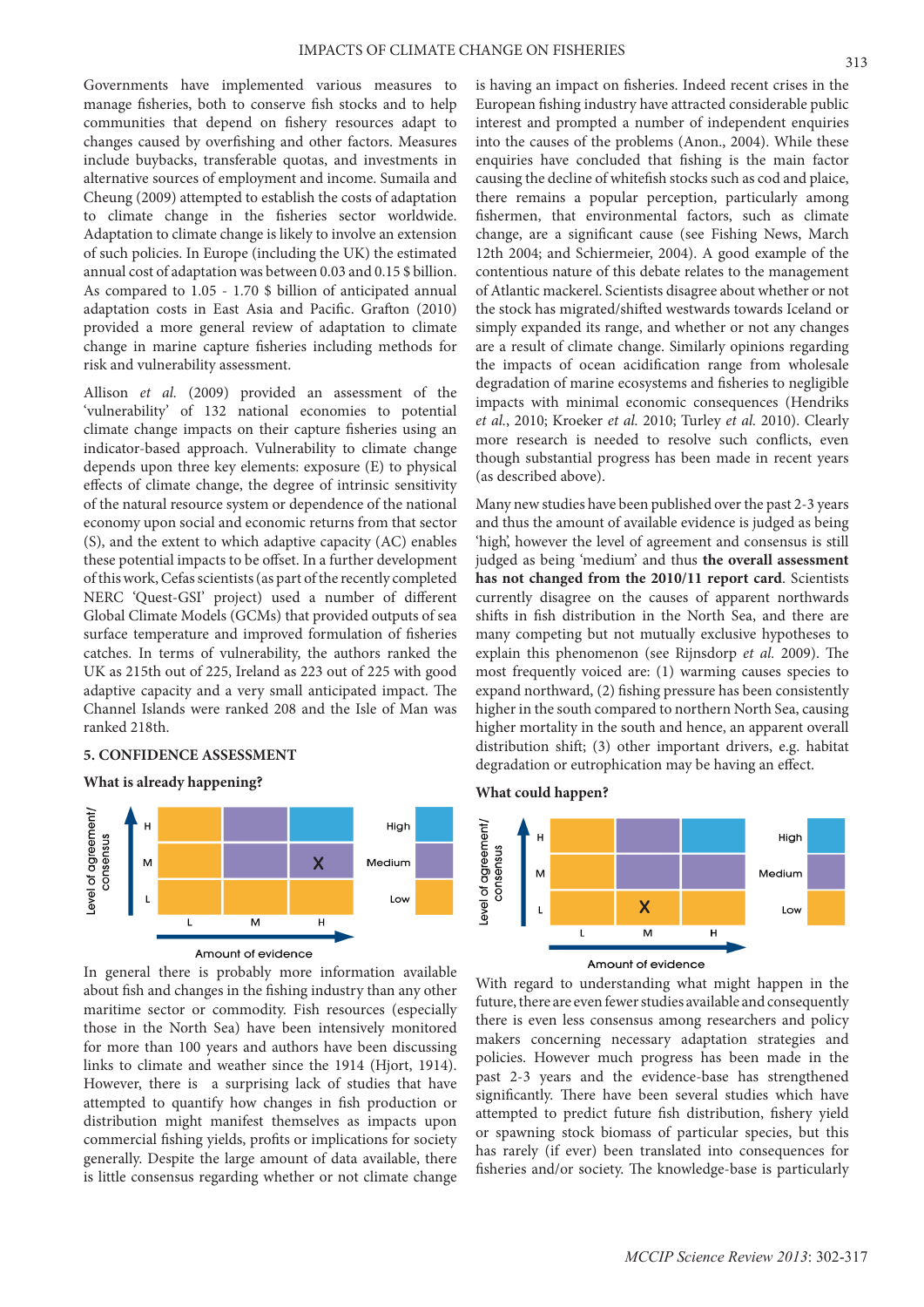uncertain with regard to the possible future implications of ocean acidification. Consequently **the level of confidence has not changed** from that stated in the 2010-2011 Annual Report Card.

## **CITATION**

Please cite this document as:

Pinnegar, J.K., Cheung, W.W.L., Jones, M., Merino, G., Turrell, B. and Reid, D. (2013) Impacts of climate change on fisheries. *MCCIP Science Review 2013*, 302-317, doi:10.14465/2013. arc32.302-317

#### **REFERENCES**

- Abad, R., and Giráldez, A. (1990) Descripción de la pesca de cerco en la región surmediterránea. *Informes Técnicos del Instituto Español de Oceanografía*. Núm. 86.
- ACACIA (2000) *Assessment of Potential Effects and Adaptations for Climate Change in Europe: The Europe ACACIA Project*. Jackson Environment Institute, University of East Anglia, 320 pp.
- Allison, E.H., Perry, A.L., Badjeck, M.C., Adger, W.N., Brown, K., Conway, D., Halls, A.S., Pilling, G.M., Reynolds, J.D. and Andrew, N.L. (2009) Climate change and fisheries: a comparative analysis of the relative vulnerability of 132 countries. *Fish and Fisheries,* **10**, 173–96.
- Anon. (2004) Net Benefits: A Sustainable and Profitable Future for UK Fishing. Cabinet Office Prime Minister's Strategy Unit, London, UK. 168 pp.
- Badjeck, M.-C., Allison, E.H., Halls, A.S. and Dulvy, N.K. (2010) Impacts of climate variability and change on fisherybased livelihoods. *Mar. Policy*, **34**, 375-383.
- Baden, S.P., Pihl, L. and Rosenberg, R. (1990) Effects of oxygen depletion on the ecology, blood physiology and fishery of the Norway lobster *Nephrops norvegicus*. *Mar. Ecol. Prog. Ser.*, **67**, 141-155.
- Beare, D., Burns, F., Peach, K., Portilla, E., Greig, T., McKenzie, E. and Reid, D. (2004) An increase in the abundance of anchovies and sardines in the north-western North Sea since 1995. *Glob. Change Biol.*, **10**, 1–5.
- Beaugrand, G., Brander, K.M., Lindley, J.A., Souissi, S. and Reid, P.C. (2003) Plankton effect on cod recruitment in the North Sea. *Nature*, 661-664.
- Beaugrand, G. and Kirby, R.R. (2010) Climate, plankton and cod. *Glob. Change Biol.*, **16**, 1268-1280.
- Beaugrand, G., Lenoir, S., Ibañez, F. and Manté, C. (2011) A new model to assess the probability of occurrence of a species, based on presence-only data. *Mar. Ecol. Prog. Ser.*, 424, 175-190.
- Blanchard, F. and Vandermeirsch, F. (2005) Warming and exponential abundance increase of the subtropical fish Capros aper in the Bay of Biscay (1973–2002). *Comptes Rendus Biologies*, **328**, 505–509.
- Blanchard, J.L., Jennings, S., Law, R., Castle, M.D., McCloghrie, P., Rochet, M.J. and Benoît, E. (2009) How does abundance scale with body size in coupled sizestructured food webs? *J. Anim. Ecol.*, **78**, 270–280.
- Blanchard, J.L., Jennings, S., Holmes, R., Harle, J., Merino, G., Allen, J.I., Holt, J., Dulvy, N.K. and Barange, M. (2012). Potential consequences of climate change for primary production and fish production in large marine ecosystems. *Philos. Trans. R. Soc. B Biol. Sci.*, **367**, 2979–2989.
- Brander, K.M. and Mohn, R. (2004) Effect of the North Atlantic Oscillation on the recruitment of Atlantic cod (*Gadus morhua*). *Can. J. Fisheries Aq. Sci.*, **61**, 1558-1564.
- Briggs, R., Dickey‐Collas, M. and Rooney, L. (2008) *The abundance of John dory* (Zeus faber L.) *in the Irish Sea*. ICES CM 2008/Q:23
- Brunel, T. and Boucher, J. (2007) Long-term trends in fish recruitment in the north-east Atlantic related to climate change. *Fish. Oceanogr.*, **16**, 336–349.
- Cheung, W.W.L., Dunne, J., Sarmiento, J.L. and Pauly, D. (2011) Integrating ecophysiology and plankton dynamics into projected maximum fisheries catch potential under climate change in the Northeast Atlantic. *ICES J. Mar.Sci.*, **68**, 1008–1018.
- Cheung, W.W.L., Lam, V.W.Y., Sarmiento, J.L., Kearney, K., Watson, R. and Pauly, D. (2009) Projecting global marine biodiversity impacts under climate change scenarios. *Fish and Fisheries*, **10**, 235–251.
- Cheung, W.W.L., Lam, V.W.Y., Sarmiento, J.L., Kearney, K., Watson, R., Zeller, D. and Pauly, D. (2010) Large-scale redistribution of maximum fisheries catch potential in the global ocean under climate change. *Glob. Change Biol.*, **16**,  $24 - 35$
- Cheung, W.W.L, Pinnegar, J., Merino, G., Jones, M.C. and Barange, M. (2012). Review of climate change impacts on marine fisheries in the UK and Ireland. *Aquatic Conserv. Mar. Freshw. Ecosyst.*, **22**, 368-388.
- Cheung, W.W.L, Sarmiento, J.L., Dunne, J., Frölicher, T.L., Lam, V.W.Y., Palomares, M.L.D., Watson, R. and Pauly, D. (2013) Shrinking of fishes exacerbates impacts of global ocean changes on marine ecosystems. *Nature Climate Change*, **3**, 254-258.
- Clarke, R.A., Fox, C.J., Viner, D. and Livermore, M. (2003) North Sea cod and climate change – modelling the effects of temperature on population dynamics. *Glob. Change Biol.*, **9**, 1669-1680.
- Cook, R.M. and Heath, M.R. (2005) The implications of warming climate for the management of North Sea demersal fisheries. *ICES J. Mar. Sci.*, **62**, 1322-1326.
- Cooley, S.R. and Doney, S.C. (2009) Anticipating ocean acidification's economic consequences for commercial fisheries. *Env. Res. Lett.*, **4** (8pp).
- Cooper, L.H.N. (1952) The boar fish *Capros aper* (L.), as a possible indicator of water movement. *J. Mar. Biol. Assoc. UK*, **31**, 351–362.
- Cushing, D.H. (1990) Plankton production and year-class strength in fish populations: an update of the match/ mismatch hypothesis. *Adv. Mar. Biol.*, **26**, 249–293.
- Davis, A.J., Jenkinson, L.S., Lawton, J.H., Shorrocks, B. and Wood, S. (1998) Making mistakes when predicting shifts in species range in response to global warming. *Nature*, **391**, 783-786.
- Defra (2013) *Economics of Climate Resilience: Natural Environment – Sea Fish CA0401*. February 2013. Frontier Economics Ltd for Department for Environment, Food and Rural Affairs (Defra), UK. 101pp.
- Diaz, R.J. and Rosenberg, R. (2008) Spreading dead zones and consequences for marine ecosystems. *Science*, **321**, 926-929.
- Dickey‐Collas, M., McQuaid, N., Armstrong, M.J., Allen, M. and Briggs, R.P. (2000) Temperature‐dependent stage durations of Irish Sea *Nephrops* larvae. *J. Plankton Res.*, **22**, 749 – 760.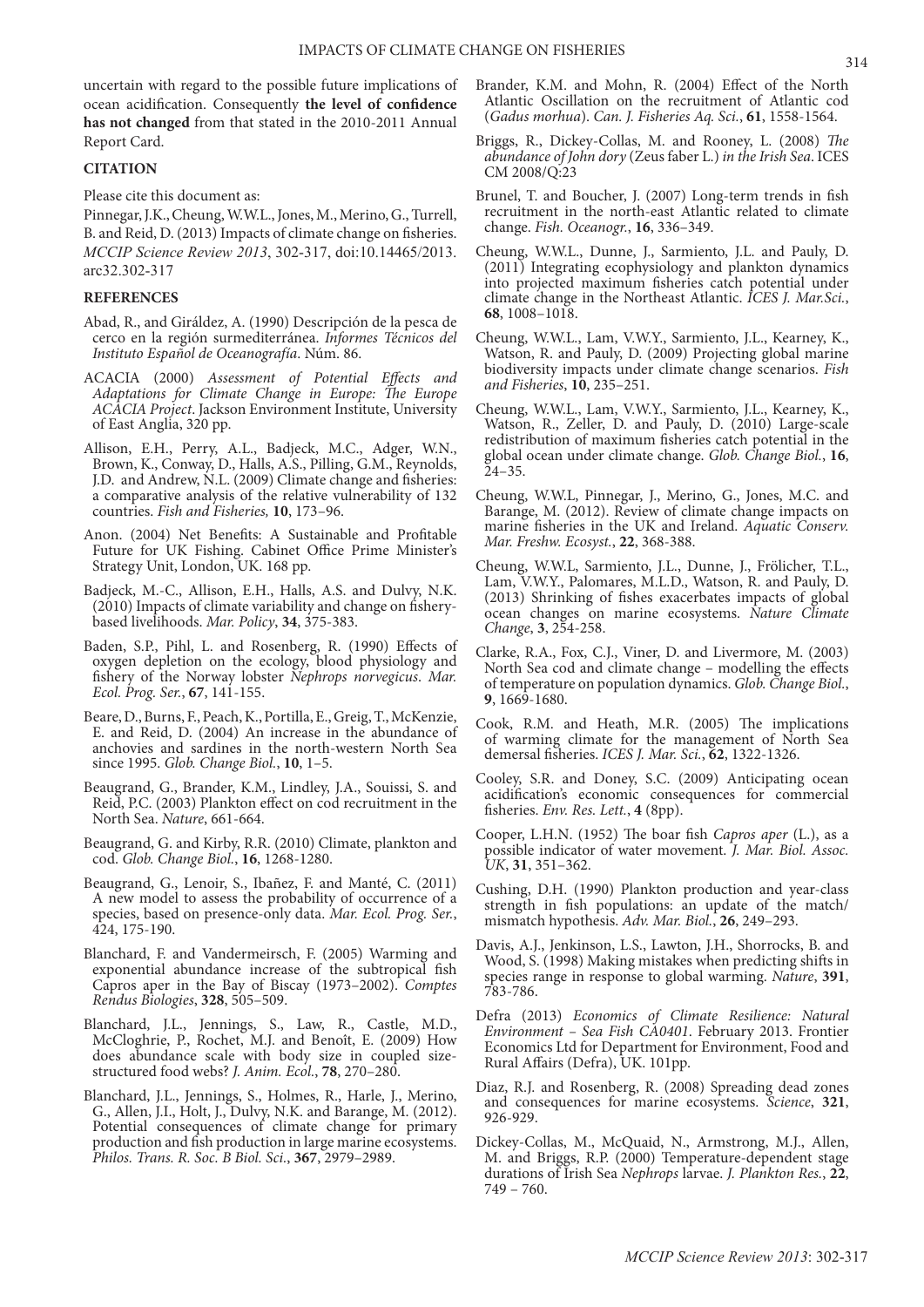- Drinkwater, K.F. (2005) The response of Atlantic cod (Gadus morhua) to future climate change. *ICES J. Mar. Sci.*, **<sup>62</sup>**, 1327-1337.
- Dulvy, N.K., Rogers, S.I., Jennings, S., Stelzenmüller, V., Dye, S.R. and Skjoldal, H.R. (2008) Climate change and deepening of the North Sea fish assemblage: a biotic indicator of warming seas. *J. Appl. Ecol.*, **45**, 1029–1039.
- Engelhard, G.H., Pinnegar, J.K., Kell, L.T. and Rijnsdorp, A.D. (2011) Nine decades of North Sea sole and plaice distribution. *ICES J. Mar. Sci.*, **68**, 1090–1104.
- Eriksson, S.P. and Baden, S.P. (1997) Behaviour and tolerance to hypoxia in juvenile Norway lobster (*Nephrops norvegicus*) of different ages. *Mar. Biol.*, **128**, 49-54.
- Fabry, V.J., Seibel, B.A., Feely, R.A. and Orr, J.C. (2008) Impacts of ocean acidification on marine fauna and ecosystem processes. *ICES J. Mar. Sci.*, **65**, 414–432.
- Farina, A.C., Freire, J. and Gonzalez-Gurriaran, E. (1997) Demersal fish assemblages in the Galician continental shelf and upper slope (NW Spain): spatial structure and longterm changes. *Estuarine Coast. Shelf Sci.*, **44**, 435–454.
- Fincham, J.I., Rijnsdorp, A.D. and Engelhard, G.H. (2013) Shifts in the timing of spawning in sole linked to warming sea temperatures. *J. Sea Res.*, **75**, 69-76.
- Fock, H., Uiblein, F., Köster, F. and von Westernhagen, H. (2002) Biodiversity and species environment relationships of the demersal fish assemblage at the Great Meteor Seamount (subtropical NE Atlantic), sampled by different trawls. *Mar. Biol.*, **141**, 185–199.
- Gazeau, F., Quiblier, C., Jansen, J.M., Gattuso, J.-P. Middelburg, J.J. and Heip, C.H.R. (2007) Impact of elevated CO2 on shellfish calcification. *Geophys. Res. Lett.*, **34**, 5pp.
- González Herraiz, I., Torres, M.A., Farina, A.C., Freire, J. and Cancelo, J.R. (2009) The NAO index and the long-term variability of *Nephrops norvegicus* population and fishery off West of Ireland. *Fish. Res.*, **98**, 1–7.
- Grafton, R.Q. (2010) Adaptation to climate change in marine capture fisheries. *Mar. Pol.*, **34**, 606-615.
- Gröger, J.P., Kruse, G.H. and Rohlf, N. (2010) Slave to the rhythm: how large-scale climate cycles trigger herring (*Clupea harengus*) regeneration in the North Sea. *ICES J. Mar. Sci.*, **67**, 454–465.
- Hale, R., Calosi, P., Mcneill, L., Mieszkowska, N. and Widdicombe, S. (2011) Predicted levels of future ocean acidification and temperature rise could alter community structure and biodiversity in marine benthic communities. *Oikos*, **120**, 661–674.
- Hátún, H., Payne, M.R., Beaugrand, G., Reid, P.C., Sandø, A.B., Drange, H., Hansen, B., Jacobsen, J.A. and Bloch, D. (2009) Large bio-geographical shifts in the north-eastern Atlantic Ocean: From the subpolar gyre, via plankton, to blue whiting and pilot whales. *Prog. Oceanogr.*, **80**, 149–162.
- Hastie, L.C., Pierce, G.J., Wang, J., Bruno, I., Moreno, A., Piatkowski, U. and Robin, J.P. (2009a). Cephalopods in the north-eastern Atlantic: species, biogeography, ecology, exploitation and conservation. *Oceanogr. Mar. Biol. Ann. Rev.*, **47**, 111-190.
- Hastie, L.C., Pierce, G.J., Pita, C., Viana, M., Smith, J. and Wangvoralak, S. (2009b) *Squid fishing in UK waters*. A Report to SEAFISH Industry Authority. School of Biological Sciences, University of Aberdeen. 28th May 2009. 84pp.
- Heath, M.R. (2007) *Responses of fish to climate fluctuations in the Northeast Atlantic*. In: L. E. Emery [Ed], The Practicalities

of Climate Change: Adaptation and Mitigation. Proceedings of the 24th Conference of the Institute of Ecology and Environmental Management, Cardiff, 14-16 November 2006. pp102-116.

- Heath, M.R. and Brander, K. (2001). Workshop on Gadoid Stocks in the North Sea during the 1960s and 1970s. The Fourth ICES/GLOBEC Backward-Facing Workshop, 1999. *ICES Co-op. Res. Rep.*, **244**, 53pp.
- Heath, M.R., Neat, F.C., Pinnegar, J.K., Reid, D.G., Sims, D.W. and Wright, P.J. (2012) Review of climate change impacts on marine fish and shellfish around the UK and Ireland. *Aquatic Conserv. Mar. Freshw. Ecosyst.*, **22**, 337-367.
- Hendriks, I.L., Duarte, C.M. and Alvarez, M. (2010) Vulnerability of marine biodiversity to ocean acidification: a meta-analysis. *Estuarine Coast. Shelf Sci.*, **86**, 157-164.
- Hinz, H., Capasso, E., Lilley, M., Frost, M. and Jenkins, S.R. (2011) Temporal differences across a bio-geographical boundary reveal slow response of sub-littoral benthos to climate change. *Mar. Ecol. Prog. Ser.*, **423**, 69-82.
- Hjort, J. (1914) Fluctuations in the great fisheries of Northern Europe viewed in the light of biological research. *Rapports et procès-verbaux des réunions / Conseil permanent international pour l'exploration de la mer*, **20**, 1-228.
- Hufnagl, M. and Peck, M.A. (2011) Physiological-based modelling of larval Atlantic herring (*Clupea harengus*) foraging and growth: Insights on climate-driven life history scheduling. *ICES J. Mar. Sci.*, **68**, 1170-1188.
- ICES (2011) *Report of the Working Group on Widely Distributed Stocks (WGWIDE)*. ICES CM 2011/ACOM:15. (including boarfish)
- ICES (2012a) *Report of the Working Group on Assessment of New MoU Species (WGNEW)*. ICES CM 2012/ACOM:20 (including seabass)
- ICES (2012b) *Report of the Arctic Fisheries Working Group 2012 (AFWG).* ICES CM 2012/ACOM:05 (including northeast Arctic cod)
- Jansen, T. and Gislason, H. (2011) Temperature affects the timing of spawning and migration of North Sea mackerel. *Continental Shelf Research*, **31**, 64–72.
- Jansen, T., Kristensen, K., Payne, M., Edwards, M., Schrum, C. and Pitois, S. (2012) Long-Term Retrospective Analysis of Mackerel Spawning in the North Sea: A New Time Series and Modeling Approach to CPR Data. *PLOS ONE*, **7**(6): e38758.
- Jennings, S. and Blanchard, J.L. (2004) Fish abundance with no fishing: predictions based on macroecological theory. *J. Anim. Ecol.*, **73**, 632–642.
- Jennings, S. and Brander, K. (2010) Predicting the effects of climate change on marine communities and the consequences for fisheries. *J. Mar. Syst.* **79**, 418–426.
- Jereb,, P. and Roper, C.F.E. (2010) *Cephalopods of the world. An annotated and illustrated catalogue of cephalopod species known to date*. Volume 2. Myopsid and Oegopsid Squids. FAO Species Catalogue for Fishery Purposes. No. 4, Vol. 2. Rome, FAO. 2010. 605pp.
- Jones, M.C., Dye, S.R., Pinnegar, J.K., Warren, R. and Cheung, W.W.L. (2012) Modelling commercial fish distributions: Prediction and assessment using different approaches. *Ecol. Model.*, **225**, 133– 145.
- Jones, M.C., Dye, S.R,, Fernandes, J.A., Frölicher, T.L., Pinnegar, J.K., Warren, R. and Cheung, W.W.L. (2013) Predicting the Impact of Climate Change on Threatened Species in UK Waters. *PLOS ONE*, **8**(1), e54216.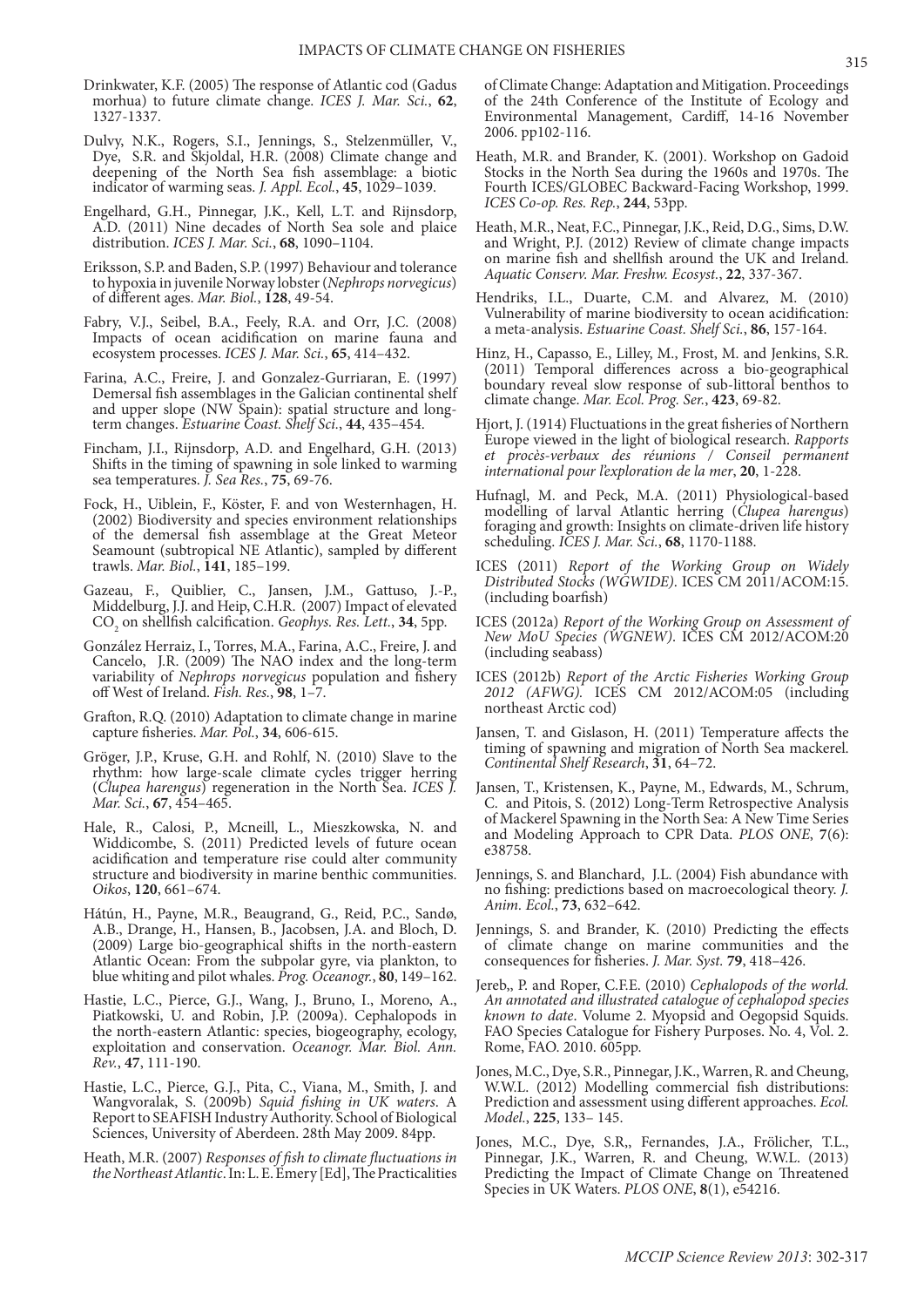- Kaplan, I.C., Levin, P.S., Burden, M. and Fulton, E.A. (2010) Fishing catch shares in the face of global change: a framework for integrating cumulative impacts and single species management. *Can. J. Fisheries Aq. Sci.*, **67**, 1968- 1982.
- van Keeken, O.A., van Hoppe, M., Grift, R.E. and Rijnsdorp, A.D. (2007) Changes in the spatial distribution of North Sea plaice (*Pleuronectes platessa*) and implications for fisheries management. *J. Sea Res.*, **57**, 187–197.
- Kell, L.T., Pilling, G.M. and O'Brien, C.M. (2005) The implications of climate change for the management of North Sea cod. *ICES J. Mar. Sci.*, **62**, 1483-1491.
- Kopke, K. and O'Mahony, C. (2011) Preparedness of key coastal and marine sectors in Ireland to adapt to climate change. *Mar. Policy*, **35**, 800-809.
- Kristiansen, T., Drinkwater, K.F., Lough, R.G. and Sundby, S. (2011). Recruitment Variability in North Atlantic Cod and Match-Mismatch Dynamics. *PLOS ONE*, **6**(3), e17456.
- Kroeker, K.J., Kordas, R.L., Crim, R.N. and Singh, G.G. (2010) Meta-analysis reveals negative yet variable effects of ocean acidification on marine organisms. *Ecol. Lett.*, **13**, 1419–1434.
- Le Quesne, W.J.F. and Pinnegar, J.K. (2012) The potential impacts of ocean acidification: Scaling from physiology to fisheries. *Fish and Fisheries*, **13**, 333-344.
- Lenoir, S., Beaugrand, G. and Lecuyer, E. (2011) Modelled spatial distribution of marine fish and projected modifications in the North Atlantic Ocean. *Glob. Change Biol.*, **17**, 115–129.
- Lindegren, M., Möllmann, C., Nielsen, A., Brander, K., MacKenzie, B.R. and Stenseth, N.C. (2010) Ecological forecasting under climate change. *Proc. R. Soc. B Biol. Sci.*, **277**, 2121–2130.
- Link, J.S., Nye, J.A. and Hare, J.A. (2011) Guidelines for incorporating fish distribution shifts into a fisheries management context. *Fish and Fisheries*, **12**, 461–469.
- Lynam, C.P., Cusak, C. and Stokes, D. (2010) A methodology for community-level hypotheses testing applied to detect trends in phytoplankton and fish communities in Irish waters. *Estuarine Coast. Shelf Sci.*, **87**, 451-462.
- McClanahan, T.R., Cinner, J.E., Maina, J., Graham, N.A.J., Daw, T.M., Stead, S.M., Wamukota, A., Brown, K., Ateweberhan, M., Venus, V. and Polunin, N.V.C. (2008) Conservation action in a changing climate. *Cons. Lett.*, **1**, 53–59.
- Macfadyen, G., Keatinge, M., O'Donoghue, S. and Kavanagh, A. (2010) *Assessment of the status, development and diversification of fisheries-dependent communities: Killybegs Case Study Report*. July 2010. 52pp.
- Mcllgorm, A., Hanna, S., Knapp, G., Le Floc'H, P., Millerd, F. and Pan, M. (2010) How will climate change alter fishery governance? Insights from seven international case studies. *Mar. Policy*, **34**, 170–177.
- Maravelias, C.D., Tsitsika, E.V. and Papaconstantinou, C. (2007) Seasonal dynamics, environmental preferences and habitat selection of John Dory (*Zeus faber*). *Estuarine Coast. Shelf Sci.*, **72**, 703 – 710.
- MMO (2011) *UK Sea Fisheries Statistics 2011*. Marine Management Organization. Newcastle. 140pp. http://www. marinemanagement.org.uk/fisheries/statistics/index.htm.
- Martin, J. and Planque, B. (2006) Variability in the onset of hatching of *Maja brachydactyla* Balss, 1922 (*Brachyura:*

*Majidae*) in the English Channel in relation to sea temperature. *Invertebrate Reproduction and Development*, **49**, 143-150.

- Mendiola, D., Alvarez, P., Cotano, U. and Martínezde Murguía, A. (2007) Early development and growth of the laboratory reared north-east Atlantic mackerel *Scomber scombrus* L. *J. Fish Biol.*, **70**, 911–933.
- Merino, G., Barange, M., Blanchard, J.L., Harle, J, Holmes, R., Allen, I., Allison, E.H., Badjeck, M.C.,Dulvy, N.K., Holt, J. *et al*. (2012) Can marine fisheries and aquaculture meet fish demand from a growing human population in a changing climate? *Glob. Env. Change*, **22**, 795-806.
- Mieszkowska, N., Genner, M.G. and Sims, D.W. (2009) Climate change and fishing impacts on Atlantic cod, *Gadhus morhua (Linneus)* in the North Sea. *Adv. Mar. Biol.*, **56**, 214-249.
- Miller, K.A. and Fluharty, D.L. (1992) *El Nino and variability in the northeastern Pacific salmon fishery: implications for coping with climate change*. In: Climate variability, climate change and fisheries (Glantz MH, editor.) Cambridge University Press, pp. 49–88.
- Munday, P.L., Dixson, D.L., McCormick, M.I., Meekan, M., Ferran, M.C.O. and Chivers, D.P. (2010) Replenishment of fish populations is threatened by ocean acidification. *Proc. Natl. Acad. Sci., (PNAS)*, **107**, 12930–12934.
- Nash, R.D.M. and Dickey-Collas, M. (2005) The influence of life history dynamics and environment on the determination of year class strength in North Sea herring (*Clupea harengus* L.). *Fish. Oceanogr.*, **14**, 279-291.
- Nicolas, D., Chaalali, A., Drouineau, H., Lobry, J., Uriarte, A., Borja, A. and Boët, P. (2011) Impact of global warming on European tidal estuaries: some evidence of northward migration of estuarine fish species. *Regional Env. Change*, **11**, 639-649.
- O'Brien, C.M., Fox, C.J., Planque, B. and Casey, J. (2000) Climate variability and North Sea cod. *Nature*, **404**, 142.
- Olsen, E.M., Ottersen, G., Llope, M., Chan, K.S., Beaugrand, G. and Stenseth, N.C. (2011) Spawning stock and recruitment in North Sea cod shaped by food and climate. *Proc. R. Soc. B Biol. Sci.*, **278**, 504-510.
- Ottersen, G., Hjermann, D.Ø. and Stenseth, N.C. (2006) Changes in spawning stock structure strengthen the link between climate and recruitment in a heavily fished cod (*Gadus morhua*) stock. *Fish. Oceanogr.*, **15**, 230-243.
- Pawson, M.G. (1992) Climatic influences on the spawning success, growth and recruitment of bass (*Dicentrarchus labrax* L.) in British waters. *ICES Mar. Sci. Symp.*, **195**, 388– 392.
- Pawson, M.G., Kupschus, S. and Pickett, G.D. (2007) The status of sea bass (*Dicentrarchus labrax*) stocks around England and Wales, derived using a separable catch-at-age model, and implications for fisheries management. *ICES J. Mar. Sci.*, **64**, 346–356.
- Pearson, R.G. and Dawson, T.P. (2003) Predicting the impacts of climate change on the distribution of species: are bioclimate envelope models useful? *Glob. Ecol. Biogeo.*, **12**, 361–371.
- Peck, M.A., Kühn, W., Hinrichsen, H.-H. and Pohlmann, T. (2009) Inter-annual and inter-specific differences in the drift of fish eggs and yolksac larvae in the North Sea: A biophysical modeling approach. *Scientia Marina*, **73** (S1), 23-36.